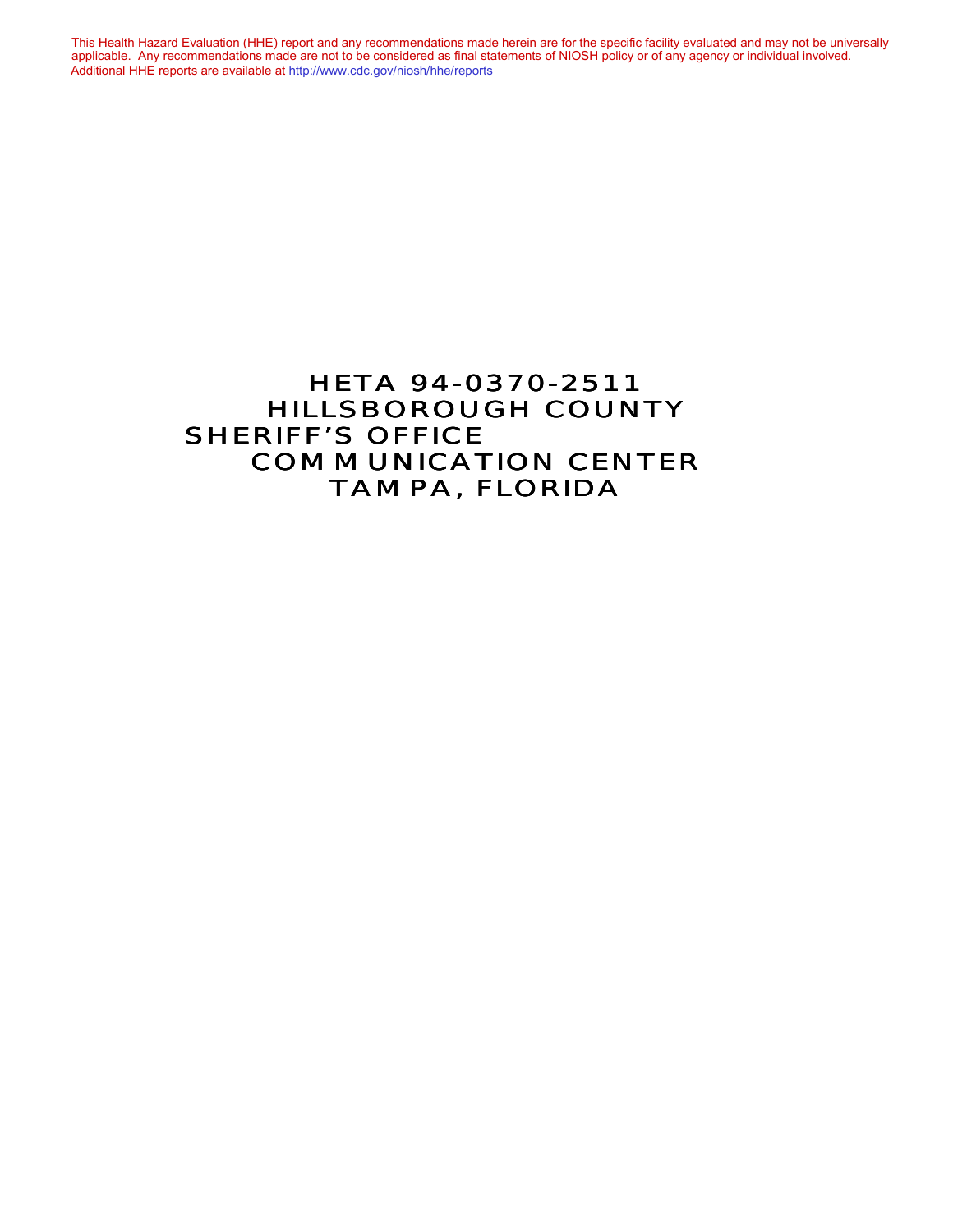# **PREFACE**

The Hazard Evaluations and Technical Assistance Branch of NIOSH conducts field investigations of possible health hazards in the workplace. These investigations are conducted under the authority of Section 20(a)(6) of the Occupational Safety and Health Act of 1970, 29 U.S.C. 669(a)(6) which authorizes the Secretary of Health and Human Services, following a written request from any employer and authorized representative of employees, to determine whether any substance normally found in the place of employment has potentially toxic effects in such concentrations as used or found.

The Hazard Evaluations and Technical Assistance Branch also provides, upon request, medical, nursing, and industrial hygiene technical and consultative assistance (TA) to federal, State, and local agencies; labor; industry; and other groups or individuals to control occupational health hazards and to prevent related trauma and disease.

Mention of company names or products does not constitute endorsement by the National Institute for Occupational Safety and Health.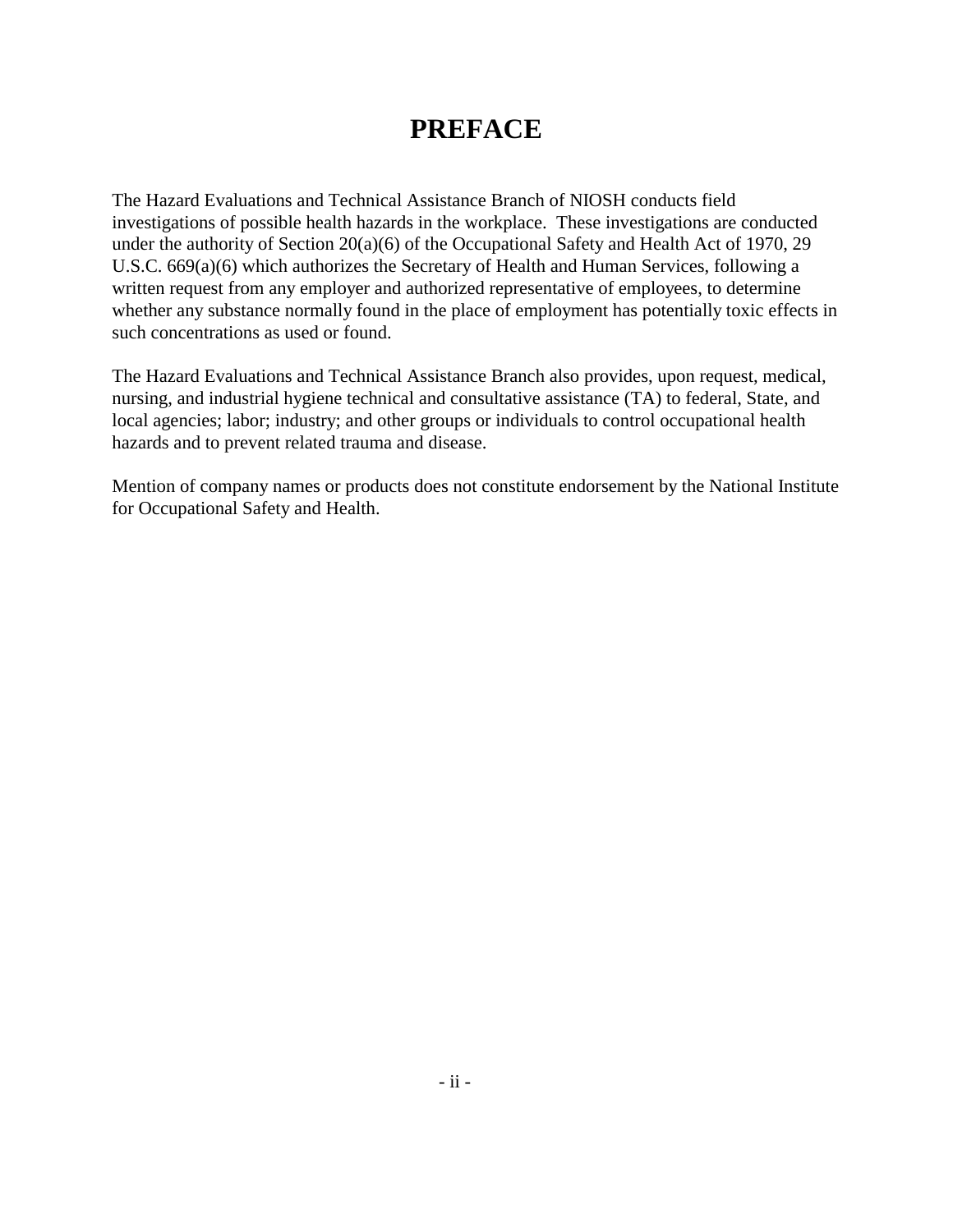HETA 94-0370-2511 NIOSH 94-0370-2511 INVESTIGATORS: JUNE 1995 **Robert Malkin**,

Dr.P.H. HILLSBOROUGH COUNTY SHERIFF'S OFFICE Beth Donovan Reh, M.H.S.

## COMMUNICATION CENTER TAMPA, FLORIDA

#### I. SUMMARY

On August 12, 1994, the National Institute for Occupational Safety and Health (NIOSH) received a confidential request for a Health Hazard Evaluation (HHE) at the Hillsborough County Sheriff's Office in Tampa, Florida, from three employees working in the Communication Center. The employees were concerned that poor ventilation and possible exposure to mold and mildew were causing respiratory symptoms, headaches, and fatigue. NIOSH investigators conducted a site visit on January 4-6, 1995. During the site visit environmental measurements were taken, 26 employees (selected either by the requestors or randomly from employees at work on the day of the evaluation) were interviewed, and a questionnaire was administered to 77 employees of the Communication Center.

The most common symptoms reported on the questionnaire that were experienced more than once a week for the last four weeks that improved when the employees left the worksite (and the symptom prevalence rate) included: irritated eyes (35%); headache (25%); fatigue (25%); and stuffy nose/sinus congestion (25%). From the questionnaire, 56% of the employees reported having frequently experienced one or more such "building-related" symptoms during the four weeks preceding the administration of the questionnaire. These prevalence rates are not very different from what NIOSH has found in similar studies of the indoor, non-industrial environment. During the interviews, employees reported that there was insufficient fresh air at the Communication Center,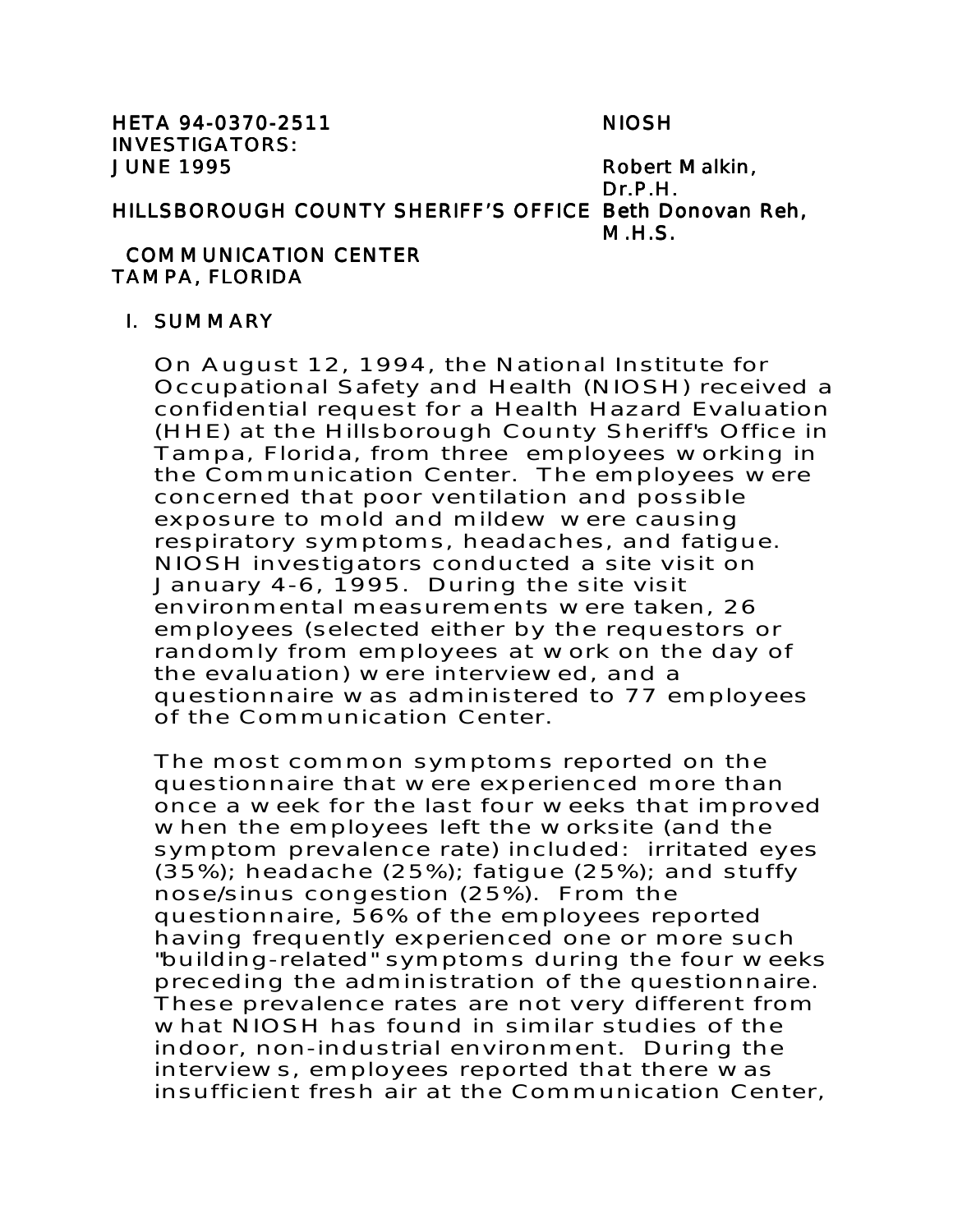and 65% of the employees who completed the questionnaire said that there was frequently too little air movement in the work area.

The measured temperature and relative humidities were within the comfort ranges currently recommended by the American Society for Heating, Refrigerating, and Air-conditioning Engineers (ASHRAE). The measured carbon dioxide  $(CO<sub>2</sub>)$  concentrations ranged from 400 to 975 parts per million (ppm), below the ASHRAE guideline of 1,000 ppm, but could be further controlled by manipulating the exhaust system. Since the employees are moving into a new building by the end of the year, these changes should suffice until that time. The bulk samples collected from the heating, ventilating, and airconditioning (HVAC) unit revealed microbial contamination with Pseudomonas, Flavobacterium, and Moraxella.species, specifically in and around the standing water found in the humidifier. Microbial contamination of standing water in the ventilation system, poor housekeeping, and overcrowding were noted in the Communication Center. Microbial contamination in the HVAC system creates the potential for dissemination of bioaerosols from the HVAC system into the occupied spaces. Specific recommendations to

improve environmental quality included: (1) increasing the frequency of exhaust cycles for the room, (2) removal of a humidifier from the HVAC system, (3) cleaning or replacing the HVAC system if the room is to be occupied in the future, and (4) improving HVAC maintenance and housekeeping.

SIC 9221 (police protection): indoor environmental quality, carbon dioxide, fungi, bacteria.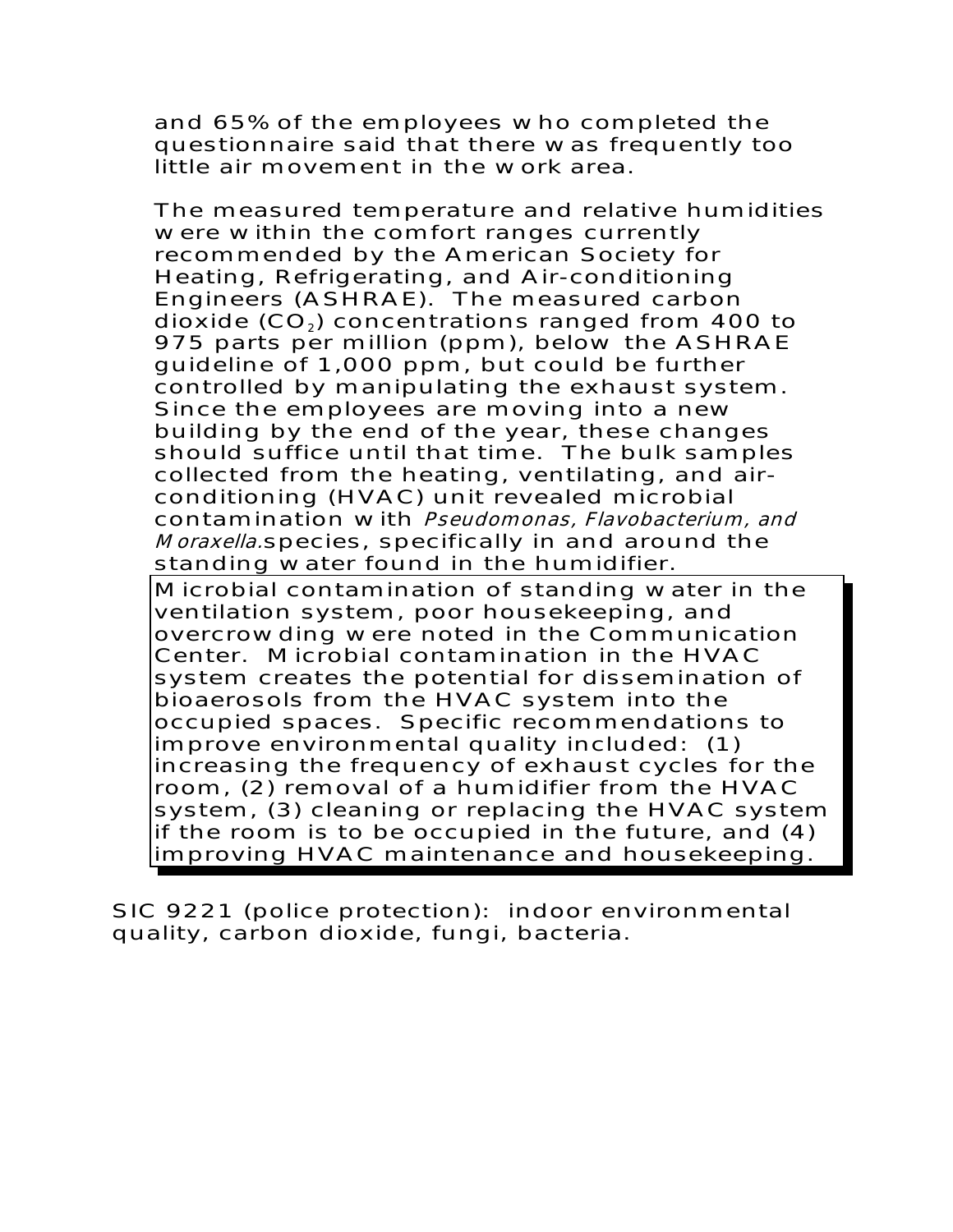# Page 3 - Health Hazard Evaluation Report No. 94-0370-2511

## **II. INTRODUCTION**

On August 12, 1994, the National Institute for Occupational Safety and Health (NIOSH) received a confidential request for a health hazard evaluation (HHE) at the Hillsborough County Sheriff's Office in Tampa, Florida, from three employees in the Communication Center. The employees were concerned that poor ventilation and possible exposure to mold and mildew were causing respiratory symptoms, headaches, and fatigue. A NIOSH industrial hygienist and a medical investigator conducted a site visit on January 4-6, 1995.

# III. BACKGROUND AND DESCRIPTIVE INFORMATION

The present Hillsborough County Sheriff's Office building was constructed in 1979 in an urban/commercial area of Tampa, Florida. It is a two-story, brick building that houses all the departments of the county sheriff's office. There is no smoking allowed in the building. The Communication Center (the 911 response and police dispatch operations) occupies one room in the northwest corner of the second floor, which is its original location. It is essentially one 2,452 square foot  $(ft^2)$  room and contains one enclosed corner office, one enclosed break room, three enclosed storage and utility rooms, and approximately 29 open workstations. The separate rooms are accessible only through the main Communication Center room. Previously, another enclosed office for secretaries was present along the north wall of the room, but the wall has been removed and the area now houses 4 of the 29 workstations. The only windows are located in the break room, and the workers are free to open them. The room has a raised floor that consists of a metal grid filled with 1.5  $ft^2$  tiles; about 50% of the tiles are linoleum and about 50% are carpet. The walls are painted wallboard and there are suspended ceiling panels. Primary illumination is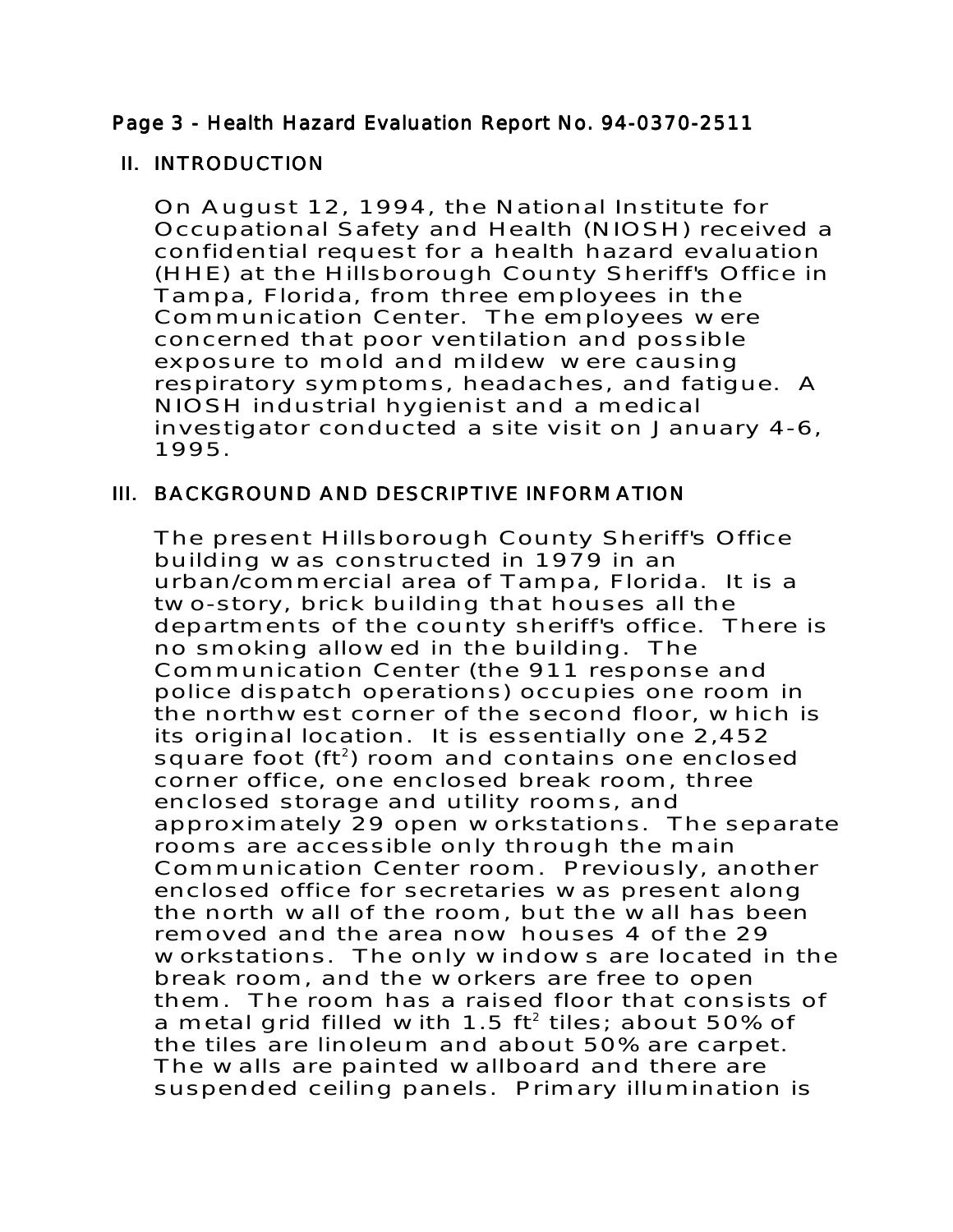#### Page 4 - Health Hazard Evaluation Report No. 94-0370-2511

from fluorescent lights in the ceiling and approximately five incandescent lamps used for task lighting. Most of the workstations are plastic veneer systems furniture, but a few are wood veneer conventional office furniture.

There is a central heating, ventilating, and airconditioning (HVAC) system for this area, located in the southeast corner of the room. It is not enclosed, but there is a partition against the west side of the unit and a smaller one that covers the northwest corner. A smaller partition covers the front right half of the unit, and there is a set of enclosed shelves in front. This HVAC system supplies conditioned air through ten square ceiling diffusers. There are no return vents except on top of the unit itself. In 1991, an old ceiling exhaust fan that was originally intended for use during fire emergencies was converted into an outside air (OA) intake. The rooftop OA intake delivers unconditioned air into the workspace through a ceiling diffuser that is located above the HVAC unit. At about the same time in 1991, another ceiling exhaust, with two ducts into the ceiling, was converted into a daily-use exhaust system. This system was cycled on for three hours and off for five hours each shift. A few weeks before this site visit, the cycle was changed to four hours on and four hours off. During the site visit, the cycle was changed to two hours on and two hours off.

There are 118 employees in the Communication Center including dispatchers, community service officers (CSOs), secretaries, switchboard operators, and supervisors. There are a total of 93 dispatchers, divided into 10 squads of approximately 9 to a squad. On any given shift  $(\text{day} - 7 \text{ a.m.} - 3 \text{ p.m.}; \text{ evening} - 3 \text{ p.m.} - 11 \text{ p.m.};$ night – 11 p.m. - 7 a.m.) there were 20 dispatchers. On the first day of the NIOSH evaluation, there were 30 people working in the Communication Center on the day shift, 27 on the evening shift, and 21 on the night shift, for a total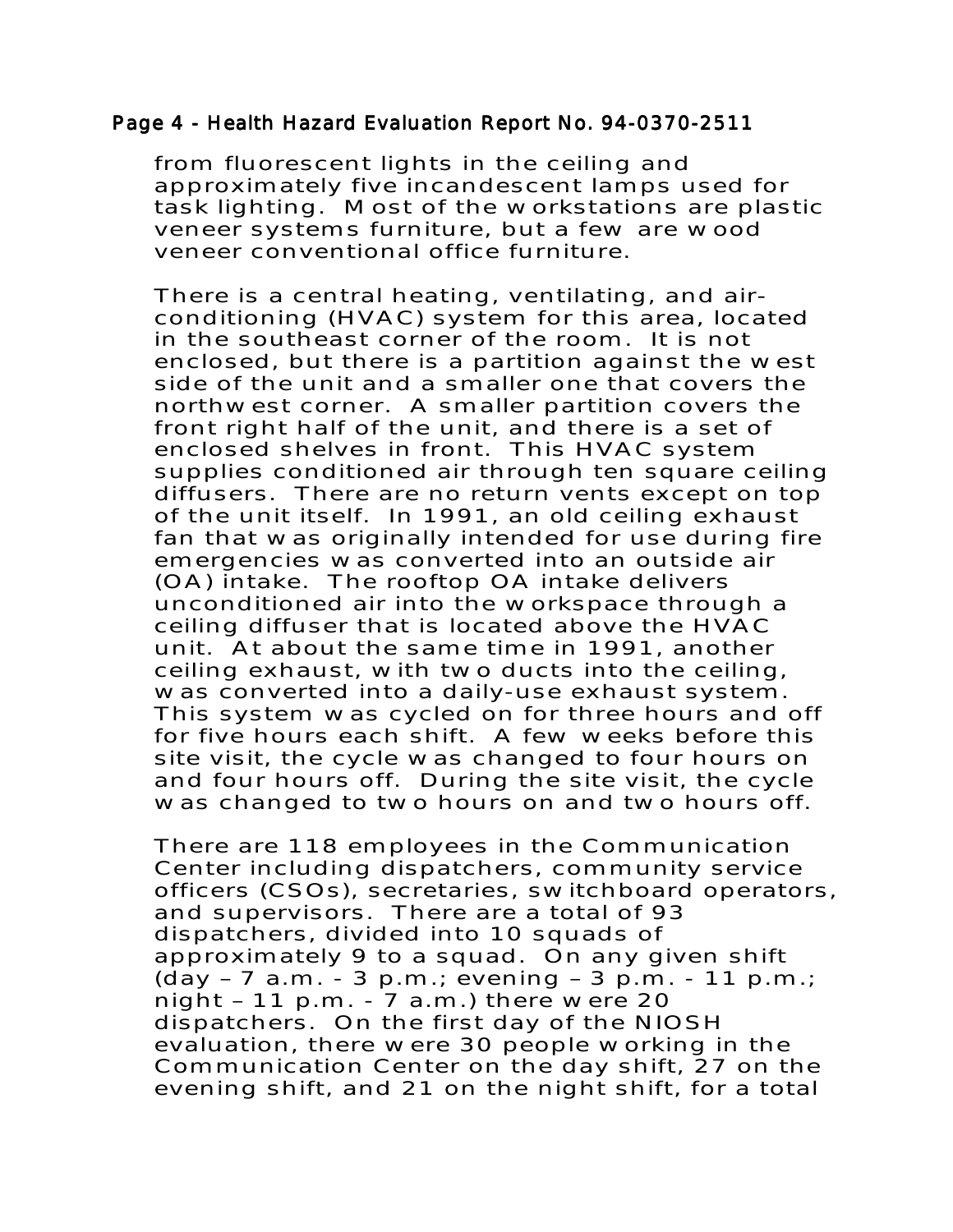#### Page 5 - Health Hazard Evaluation Report No. 94-0370-2511

of 78 workers. Since the job involved shift rotations that did not necessarily involve weekends, there were approximately 90 different workers who were present over the two days of the evaluation.

Dispatchers in the Communication Center receive all 911 calls for Hillsborough County, judge the severity of the emergency, and route the call for the appropriate response. Incoming calls are handled in three ways: 1) voice contact is made with a dispatcher for emergencies, 2) computer messages are sent for less urgent calls, or 3) a referral is made to the sheriff's office or other appropriate agency for non-emergencies.

IV.

# EVALUATION METHODS

## Medical Evaluation

During the site visit on January 4-6, 1995, interviews were held with 26 employees. These employees were chosen because: 1) they reportedly had experienced symptoms while in the building and wished to talk to the NIOSH investigator or 2) they were randomly selected from employees present at work on the days of the survey. In addition, questionnaires were distributed to all employees present at work on the day of the evaluation. Questionnaires were handed directly to day and evening shift employees at their workstation. The night shift supervisor was given the questionnaires for night shift employees and was instructed on how to distribute the questionnaire. For the day and evening shifts, questionnaires were returned directly to NIOSH investigators; night shift employees were instructed to leave the questionnaire at the supervisor's desk.

The questionnaire asked if the employee had experienced, while at work on the day of the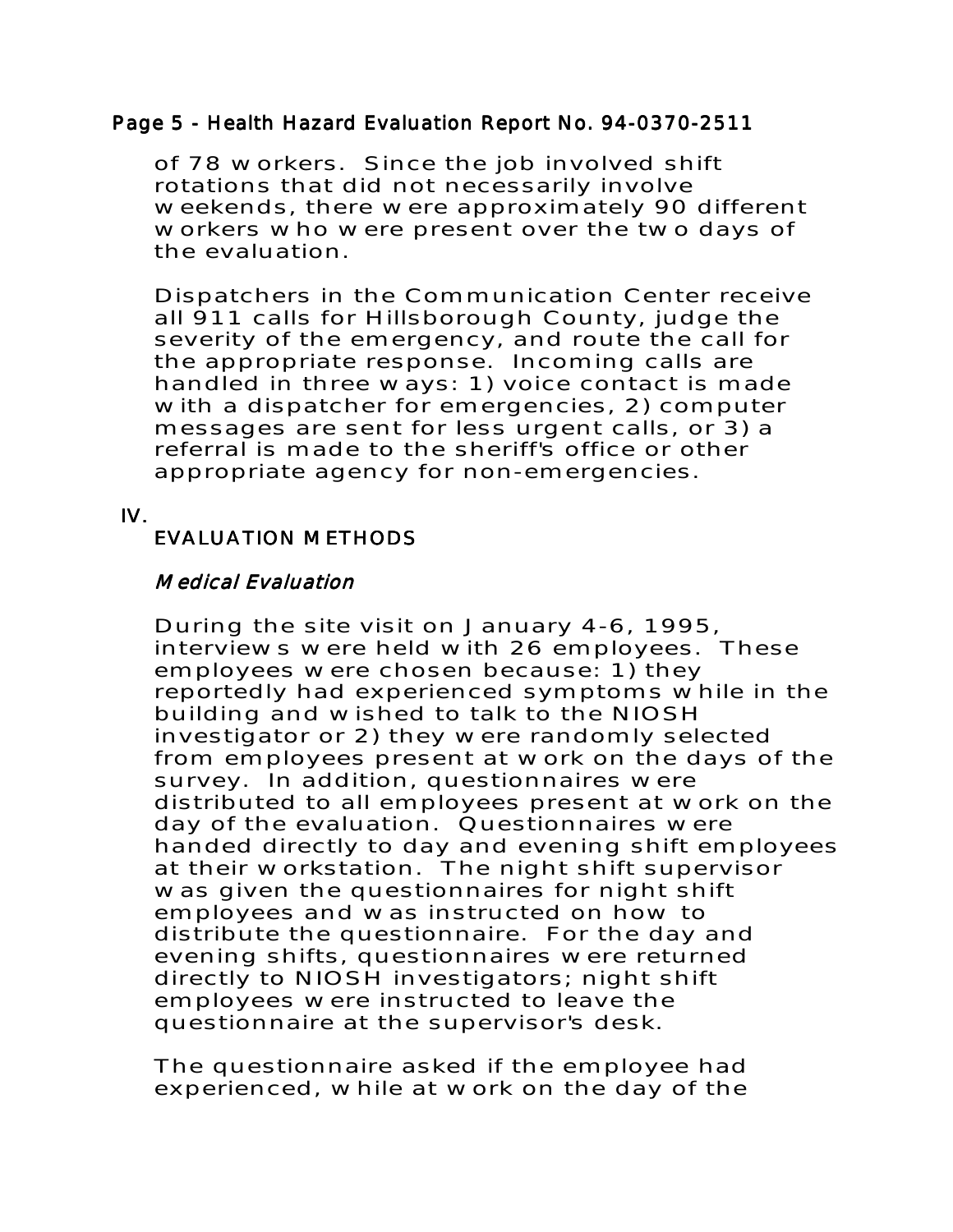#### Page 6 - Health Hazard Evaluation Report No. 94-0370-2511

survey, any of the symptoms (such as eye irritation, nasal congestion, headaches, etc.) commonly reported by occupants of "problem buildings<sup>"1</sup> and symptoms possibly indicative of more serious respiratory problems (such as chest tightness, wheezing, and shortness of breath). The questionnaire also asked about the frequency of occurrence of these symptoms while at work in the building during the four weeks preceding the survey, and whether these symptoms tended to get worse, stay the same, or get better when they were away from work. The final section of the questionnaire asked about environmental comfort (too hot, too cold, unusual odors, etc.) experienced while the employees were working in the building during the four weeks preceding the questionnaire administration.

To assess how severely employees were affected by symptoms, symptom groups were defined that consisted of possibly related symptoms. These groups required a participant to have more than one symptom, one day a week or more, that improved away from work. A category called "multiple atopic symptoms" was developed to assess the number of employees possibly having allergic symptoms, and required two of the following: sneezing, itchy eyes, and runny nose. A category called "multiple sick building syndrome symptoms" required at least three of the following five symptoms: headache, sore or dry throat, nasal congestion, unusual fatigue, or irritated eyes. These symptoms have been shown to have high prevalence rates in studies of the non-industrial indoor environment by NIOSH and other researchers.<sup>1,2,3</sup> Having multiple symptoms of this type can serve as a marker for the severity of health problems among occupants of a building. A final symptoms group, the "multiple respiratory group," required having at least three of the following symptoms: shortness of breath, cough, chest tightness, or wheezing. Because of the potential severity of these symptoms and the fact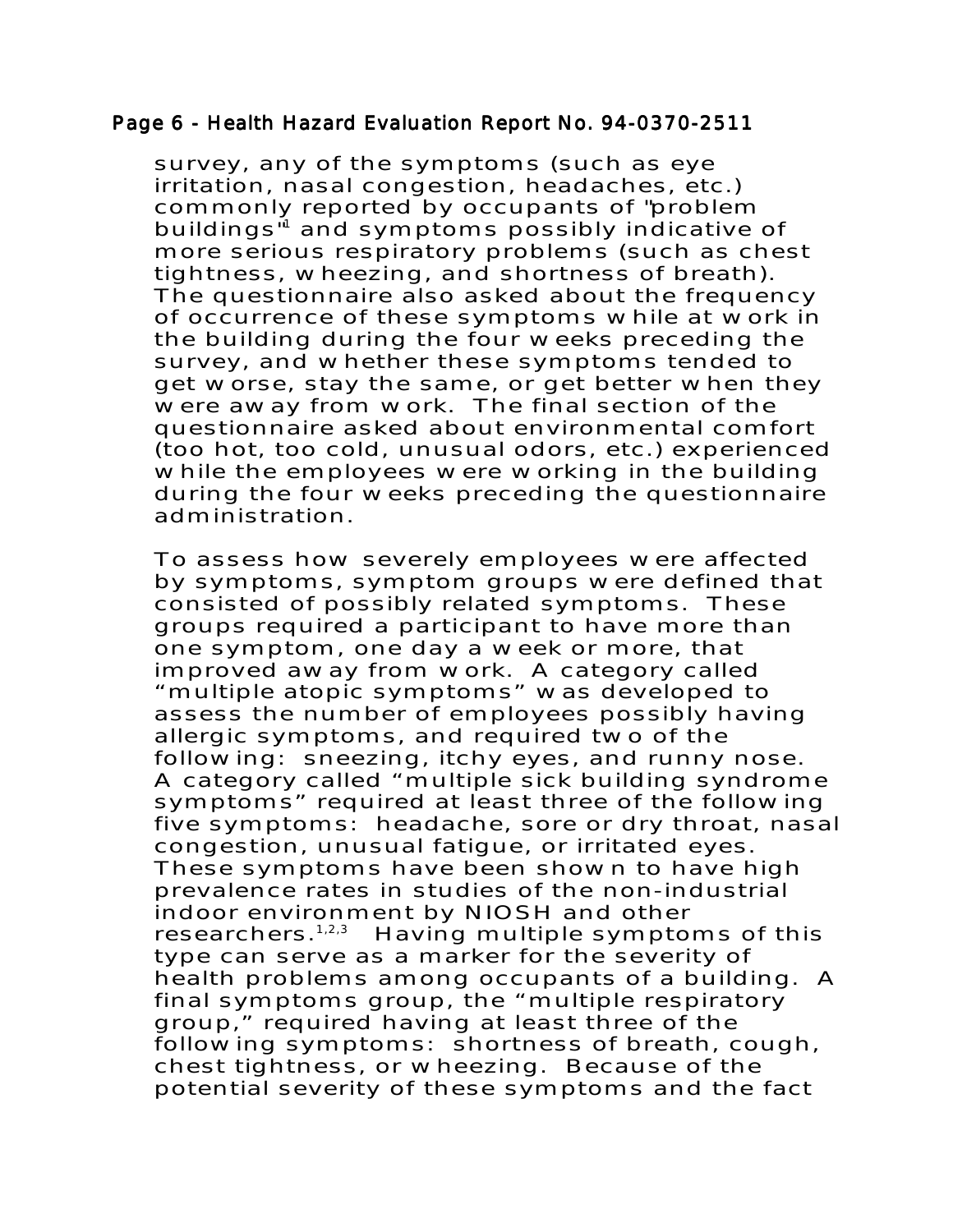## Page 7 - Health Hazard Evaluation Report No. 94-0370-2511

that they are less likely to improve when leaving the worksite, employees were considered to meet the group criteria if they had the symptom frequently (one day a week or more), without necessarily improving when they left the office. Respondents in this group were subsequently interviewed by telephone.

## Environmental Evaluation

During the environmental evaluation, information was collected using standardized checklists and inspection forms. These forms were used to address the whole building, the evaluation area, and the HVAC system. Descriptive information for the building (age, size, construction, location, etc.), the area to be evaluated (size, type of office space, cleaning policies, furnishings, pollutant sources, etc.), and the HVAC systems (type, specifications, maintenance schedules, etc.) were included. Inspections of the evaluated area and HVAC systems were conducted to determine current conditions. The purpose of the environmental investigation was to evaluate the work area's current indoor environmental status.

In addition to collecting the standardized information described above, indicators of occupant comfort were measured. These indicators were carbon dioxide  $(CO<sub>2</sub>)$  concentration, temperature (T), and relative humidity (RH).

Real-time CO<sub>2</sub> concentrations were measured using a Gastech Model RI-411A, portable  $CO<sub>2</sub>$  indicator. This portable, battery-operated instrument uses a non-dispersive infrared absorption detector to measure  $CO<sub>2</sub>$  in the range of 0-4975 parts per million (ppm), with a sensitivity of  $\pm 25$  ppm. Instrument zeroing and calibration were performed prior to use with zero air and a known concentration of  $CO<sub>2</sub>$  span gas (800 ppm).

Real-time temperature and humidity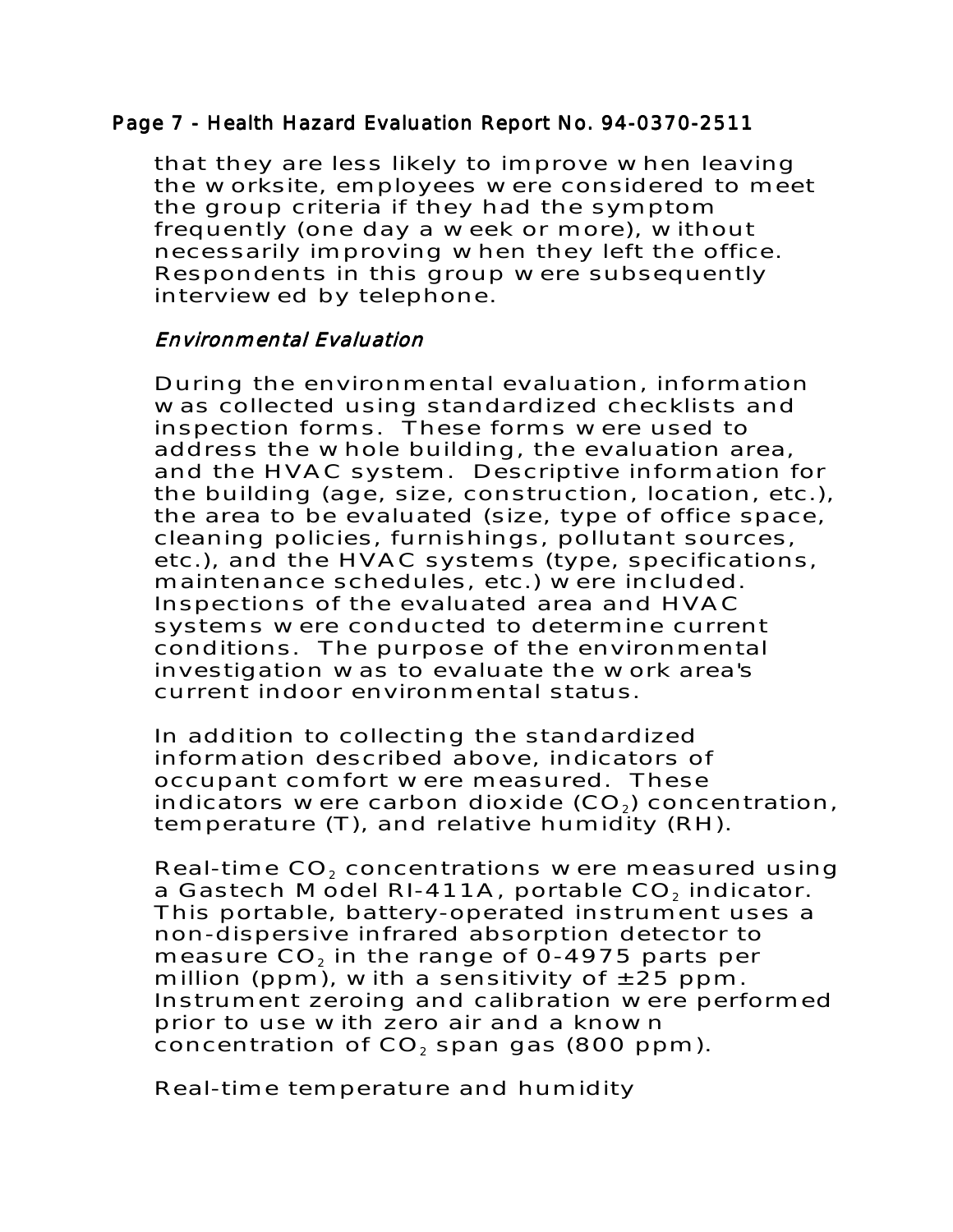## Page 8 - Health Hazard Evaluation Report No. 94-0370-2511

measurements were made using a Vaisala, Model HM 34, battery-operated meter. This meter is capable of providing direct readings for dry-bulb temperature and RH, ranging from -4 to 140°F and 0 to 100%, respectively. Instrument calibration is performed monthly using primary standards.

Bulk samples from the HVAC unit were collected for microbial analysis. One sample was collected from each of the five following areas: the general residue of the drain pan, the inside of the humidifier just above the water level, the humidifier water, the drain pan residue under the humidifier, and the sound liner.

# Electromagnetic fields

Because of the large amount of electronic equipment present in the Communication Center, measurements were made for extremely low frequency (ELF) electromagnetic fields (EMF). These measurements were made with the EMDEX II exposure system, developed by Enertech Consultants, under project sponsorship of the Electric Power Research Institute, Incorporated. The EMDEX II is a programmable data-acquisition meter which measures the orthogonal vector components of the magnetic field through internal sensors. Measurements can be made in the instantaneous read or storage mode. The system was designed to measure, record, and analyze power frequency magnetic fields in units of milliGauss (mG) in the frequency region from 40 to 800 Hertz (Hz). Measurements were made with this meter in the walk-around dosimetry mode at the location of the worker's hands on the equipment, at the worker's head, at floor level, along the wall,

on top of the 911 units, and adjacent to the voting comparators (machines that select available microwave channels for transmission).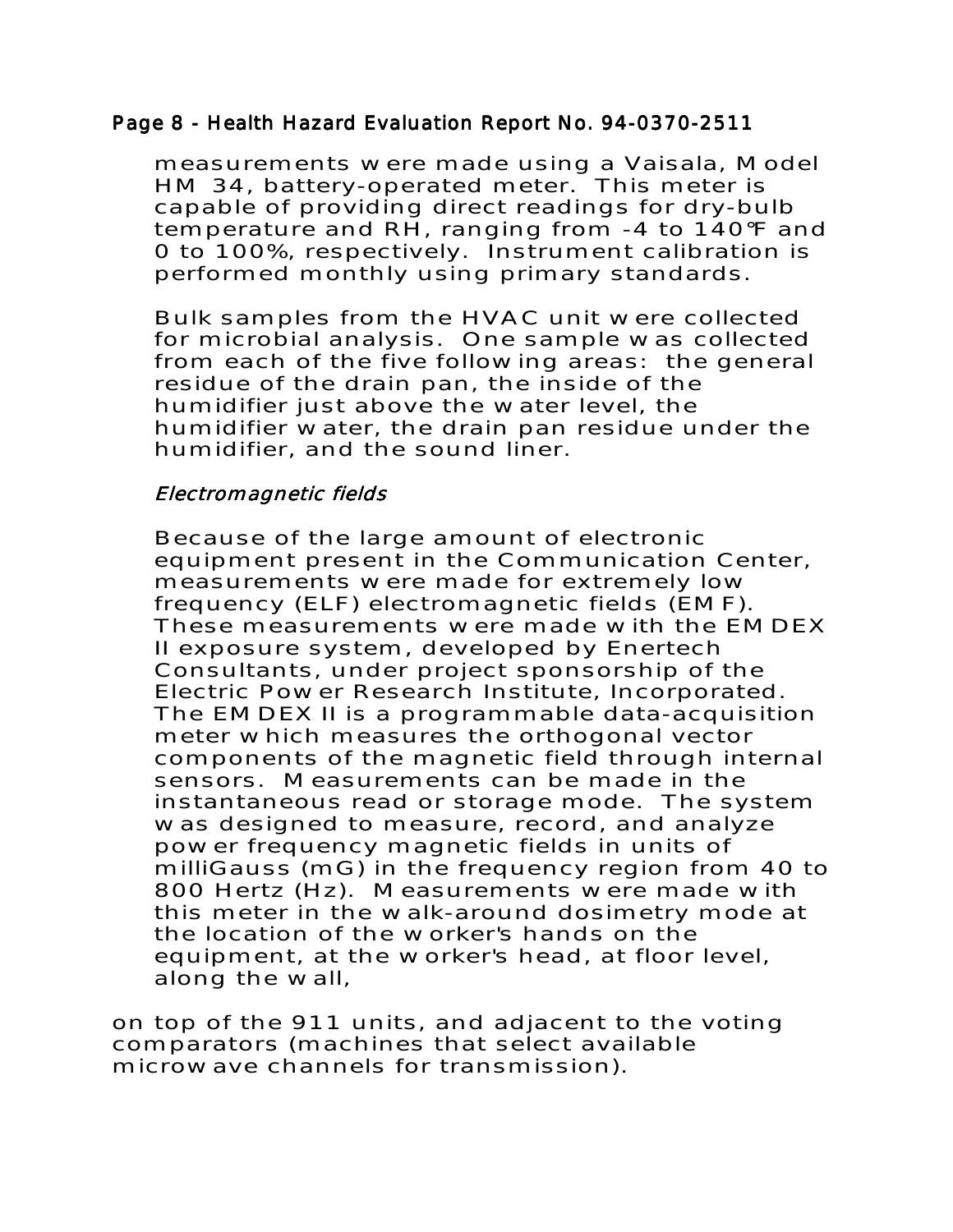# Page 9 - Health Hazard Evaluation Report No. 94-0370-2511

# **V. EVALUATION CRITERIA**

Indoor environmental quality (IEQ) is affected by the interaction of a complex set of factors which are constantly changing. Four elements involved in the development of IEQ problems are:

- ! sources of odors or contaminants,
- ! problems with the design or operation of the HVAC system,
- ! pathways between contaminant sources and the location of complaints,
- ! and the activities of building occupants.

A basic understanding of these factors is critical to preventing, investigating, and resolving IEQ problems.

The symptoms and health complaints reported to NIOSH by non-industrial building occupants have been diverse and usually not suggestive of any particular medical diagnosis or readily associated with a causative agent. A typical spectrum of symptoms has included headaches, unusual fatigue, varying degrees of itching or burning eyes, irritations of the skin, nasal congestion, dry or irritated throats, and other respiratory irritations. Usually, the workplace environment has been implicated because workers report that their symptoms lessen or resolve when they leave the building.

A number of published studies have reported high prevalences of symptoms among occupants of office buildings. Scientists investigating indoor environmental problems believe that there are multiple factors contributing to building-related occupant complaints.<sup>4,5</sup> Among these factors are imprecisely defined characteristics of heating, ventilating, and air-conditioning (HVAC) systems,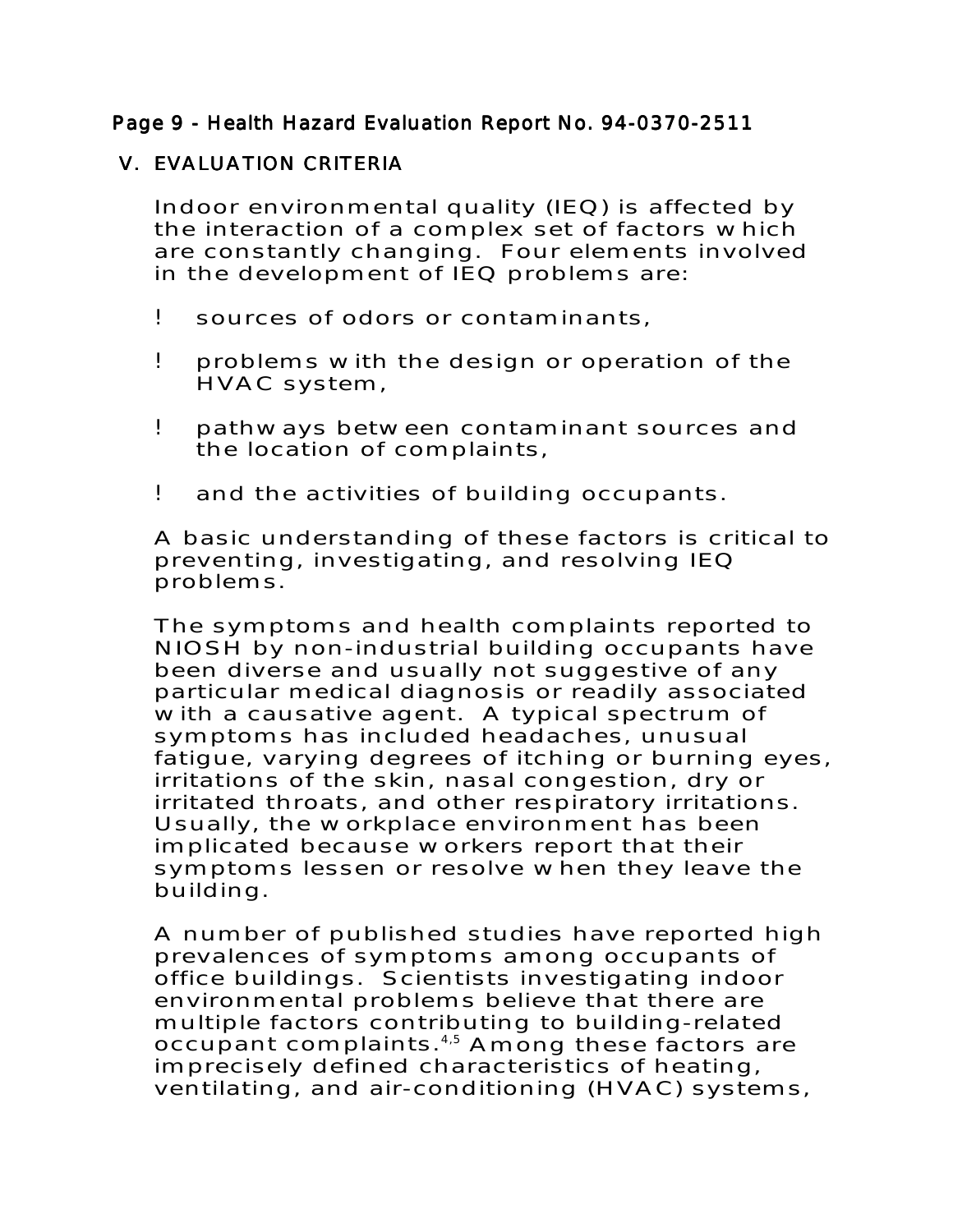#### Page 10 - Health Hazard Evaluation Report No. 94-0370-2511

cumulative effects of exposure to low concentrations of multiple chemical pollutants, odors, elevated concentrations of particulate matter, microbiological contamination, and physical factors such as thermal comfort, lighting, and noise.6,7,8,9,10,11

There are also reports describing results which show that occupant perceptions of the indoor environment are more closely related than any measured indoor contaminant or condition to the occurrence of symptoms.12,13,14 Some studies have shown relationships between psychological, social, and organizational factors in the workplace and the occurrence of symptoms and comfort complaints.<sup>15,16,17</sup>

Less often, an illness may be found to be specifically related to something in the building environment. Some examples of potential building-related illnesses are allergic rhinitis, allergic asthma, hypersensitivity pneumonitis, Legionnaires' disease, Pontiac fever, carbon monoxide poisoning, and reaction to boiler corrosion inhibitors. The first three conditions can be caused by various microorganisms or other organic material. Legionnaires' disease and Pontiac fever are caused by Legionella bacteria. Sources of carbon monoxide include vehicle exhaust and inadequately ventilated kerosene heaters or other fuel-burning appliances. Exposure to boiler additives can occur if boiler steam is used for humidification or is released by accident.

Problems NIOSH investigators have found in the non-industrial indoor environment have included: poor air quality due to ventilation system deficiencies, overcrowding, volatile organic chemicals from furnishings or machines, structural components of the building and contents, tobacco smoke, microbiological contamination, and outside air pollutants; comfort problems due to improper temperature and RH conditions, poor lighting, and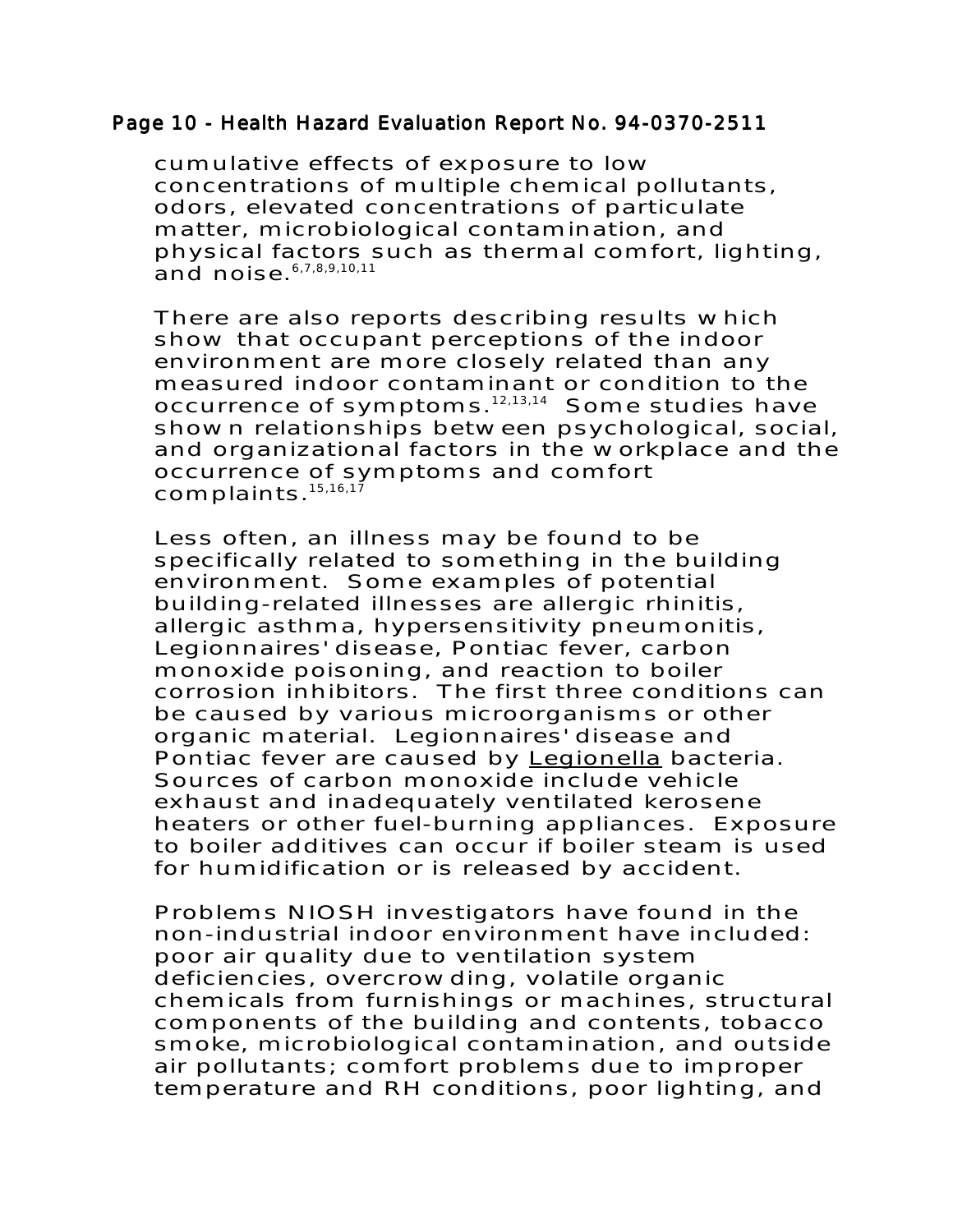#### Page 11 - Health Hazard Evaluation Report No. 94-0370-2511

unacceptable noise levels; adverse ergonomic conditions; and job-related psychosocial stressors. In most cases, however, these problems could not be directly linked to the reported health effects.

Standards specifically for the non-industrial indoor environment do not exist. NIOSH, the Occupational Safety and Health Administration (OSHA), and the American Conference of Governmental Industrial Hygienists (ACGIH) have published regulatory standards or recommended  $\overline{\mathsf{limits}}$ .<sup>18,19,20</sup>

With few exceptions, pollutant concentrations observed in non-industrial indoor environments fall well below these published occupational standards or recommended exposure limits. The American Society of Heating, Refrigerating, and Air-Conditioning Engineers (ASHRAE) has published recommended building ventilation design criteria and thermal comfort guidelines. $21,22$  The ACGIH has also developed a manual of guidelines for approaching investigations of building-related complaints that might be caused by airborne living organisms or their effluents. $23$ 

Measurement of indoor environmental contaminants has rarely been helpful in determining the cause of symptoms and complaints except where there are strong or unusual sources, or a proven relationship between contaminants and specific building-related illnesses. The low-level concentrations of particles and mixtures of organic materials usually found are difficult to interpret and usually impossible to causally link to observed and reported health symptoms. However, measuring ventilation and comfort indicators such as  $CO<sub>2</sub>$ , temperature, and RH has proven useful in the early stages of an investigation in providing information relative to the proper functioning and control of HVAC systems. The basis for measurements made during this evaluation are listed below.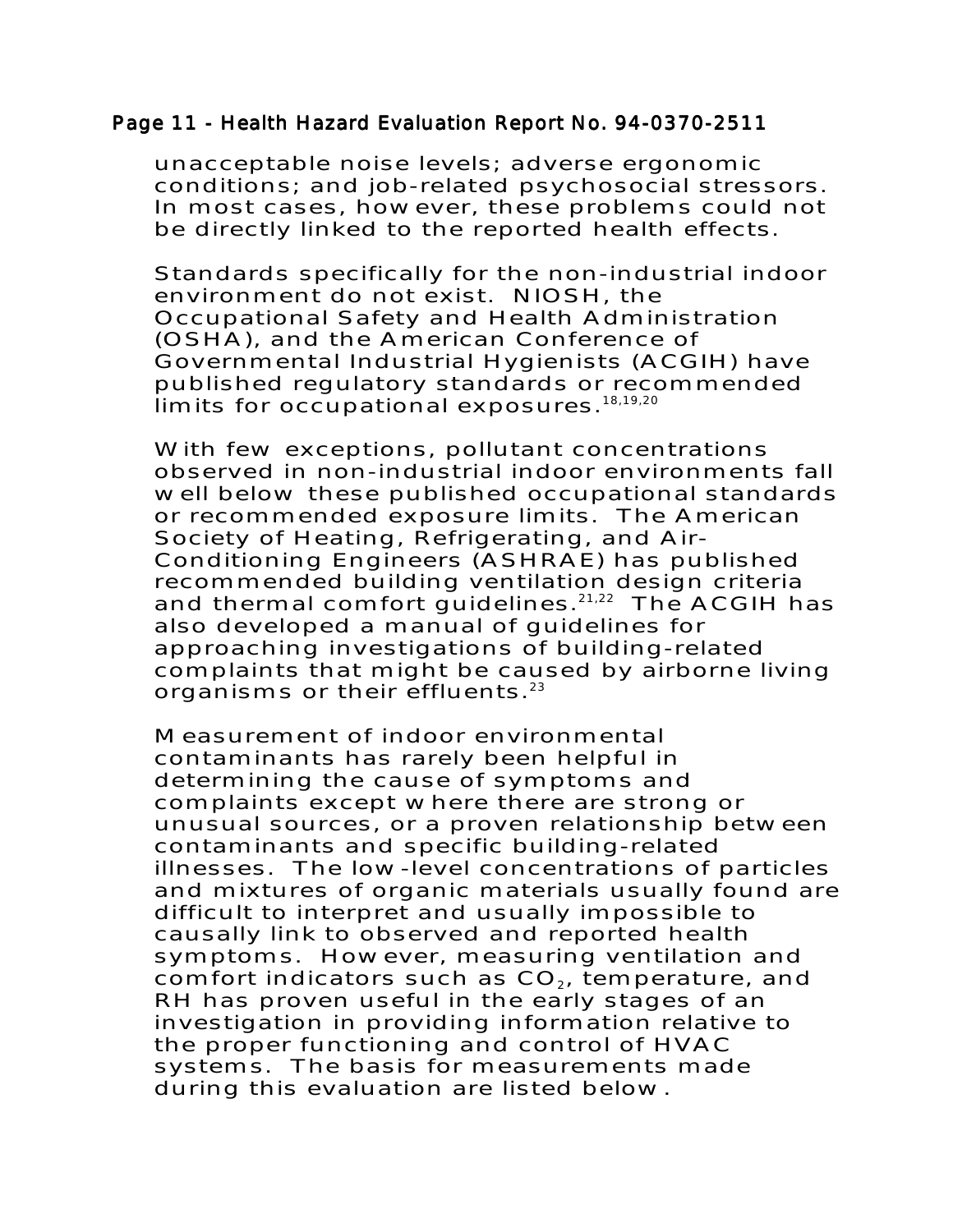# Page 12 - Health Hazard Evaluation Report No. 94-0370-2511

# Carbon Dioxide

Carbon dioxide is a normal constituent of exhaled breath and, if monitored, may be useful as a screening technique to evaluate whether adequate quantities of fresh air are being introduced into an occupied space. The ASHRAE Standard 62-1989, Ventilation for Acceptable Indoor Air Quality, recommends outdoor air supply rates of 20 cubic feet per minute per person (cfm/person) for office spaces and conference rooms, and 15 cfm/person for reception areas, and provides estimated maximum occupancy figures for each area.<sup>21</sup>

Indoor CO<sub>2</sub> concentrations are normally higher than the generally constant ambient  $CO<sub>2</sub>$  concentration (range 300-350 ppm). When indoor  $CO<sub>2</sub>$ concentrations exceed 1000 ppm in areas where the only known source is exhaled breath, inadequate ventilation is suspected. Elevated  $CO<sub>2</sub>$ concentrations suggest that other indoor contaminants may also be increased.

# Temperature and Relative Humidity

The perception of comfort is related to one's metabolic heat production, the transfer of heat to the environment, physiological adjustments, and body temperatures. Heat transfer from the body to the environment is influenced by factors such as temperature, humidity, air movement, personal activities, and clothing. ANSI/ASHRAE Standard 55-1981 specifies conditions in which 80% or more of the occupants would be expected to find the environment thermally comfortable.<sup>24</sup>

# Microbial Contaminants

Microorganisms (including fungi and bacteria) are normal inhabitants of the environment. The saprophytic varieties (those utilizing non-living organic matter as a food source) inhabit soil, vegetation, water, or any reservoir that can provide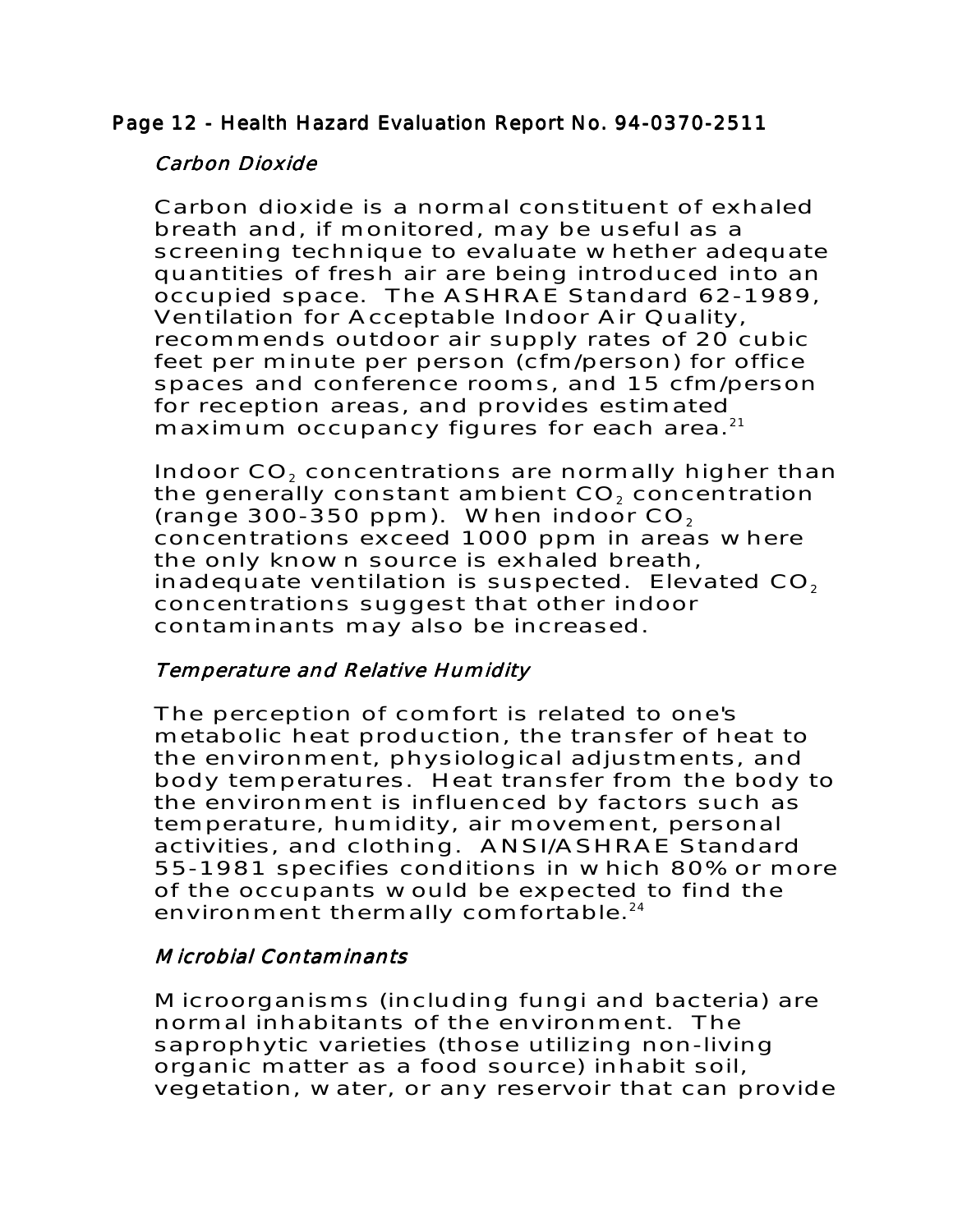#### Page 13 - Health Hazard Evaluation Report No. 94-0370-2511

an ample supply of a nutrient substrate. Under the appropriate conditions (optimum temperature, pH, and with sufficient moisture and available nutrients), saprophytic microorganism populations can be amplified. Through various mechanisms, these organisms can then be disseminated as individual cells or in association with soil/dust or water particles. Also, some species of fungi produce mycotoxins and volatile organic compounds (VOCs) and all gram-negative bacteria contain endotoxin. All three of these groups of substances include some compounds which can be harmful to humans. In the outdoor environment, the levels of microbial aerosols and vapors will vary according to the geographic location, climatic conditions, and surrounding activity. In a "normal" indoor environment, the level of microorganisms may vary somewhat as a function of the cleanliness of the HVAC system and the numbers and activity level of the occupants. Generally, the indoor levels are expected to be below the outdoor levels (depending on HVAC system filter efficiency) with consistently similar ranking among the microbial species. $25,26$ 

Some individuals manifest increased immunologic responses to antigenic agents encountered in the environment. These responses and the subsequent expression of allergic disease is based, partly, on a genetic predisposition. $27$  Allergic diseases typically associated with exposures in indoor environments include allergic rhinitis (nasal allergy), allergic asthma, allergic bronchopulmonary aspergillosis (ABPA), and extrinsic allergic alveolitis (hypersensitivity pneumonitis).<sup>23,26</sup> Allergic respiratory diseases resulting from exposures to microbial agents have been documented in agricultural, biotechnology, office, and home environments.28,29,30,31,32,33,34,35

Individual symptomatology varies with the disease. Allergic rhinitis is characterized by paroxysms of sneezing; itching of the nose, eyes, palate, or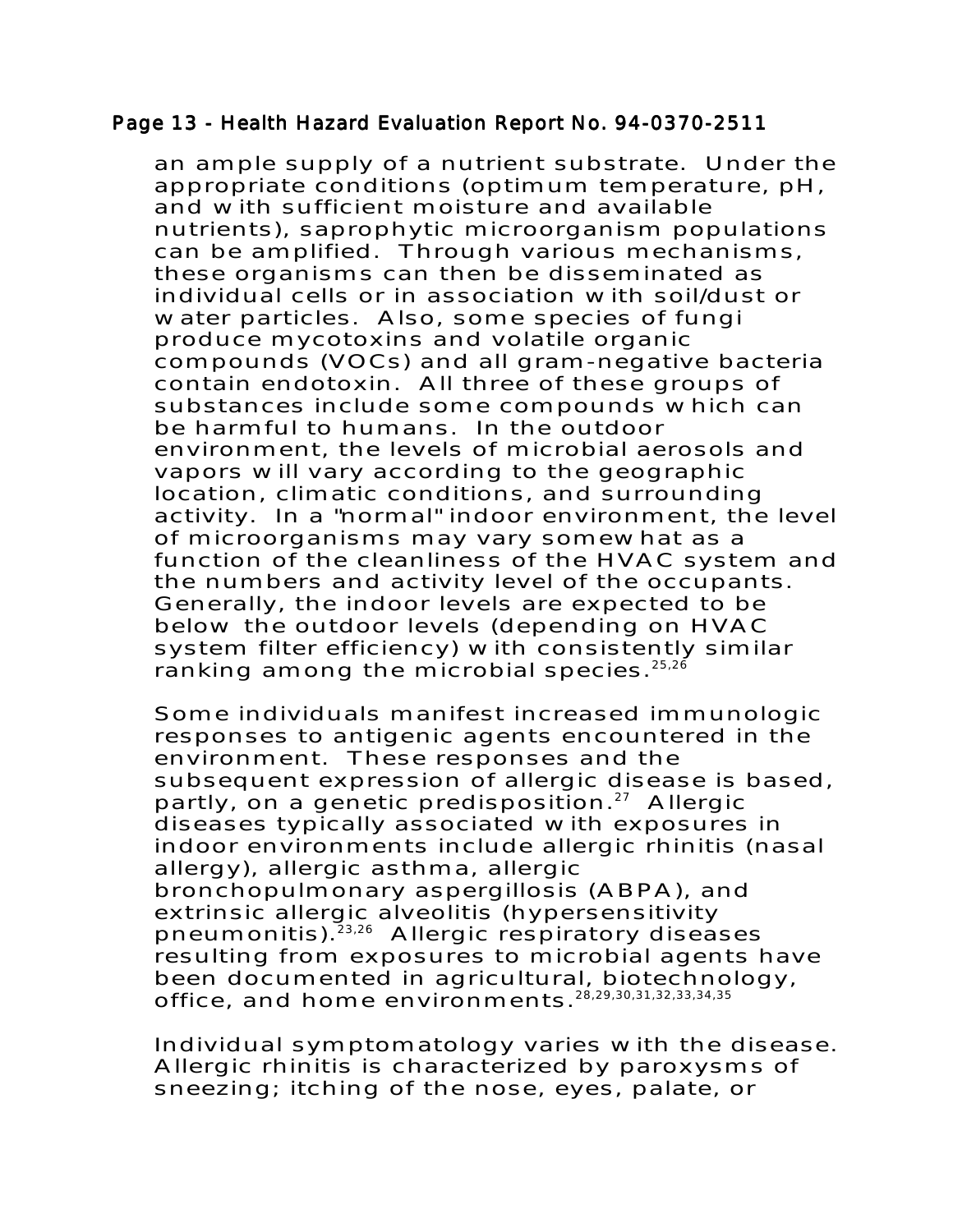#### Page 14 - Health Hazard Evaluation Report No. 94-0370-2511

pharynx; nasal stuffiness with partial or total airflow obstruction; and rhinorrhea (runny nose) with postnasal drainage. Allergic asthma is characterized by episodic or prolonged wheezing and shortness of breath in response to bronchial (airways) narrowing. Allergic bronchopulmonary aspergillosis is characterized by cough, lassitude, low-grade fever, and wheezing.<sup>36,37</sup> Heavy exposures to airborne microorganisms can cause an acute form of extrinsic allergic alveolitis which is characterized by chills, fever, malaise, cough, and dyspnea (shortness of breath) appearing four to eight hours after exposure. In the chronic form, thought to be induced by continuous low-level exposure, onset occurs without chills, fever, or malaise and is characterized by progressive shortness of breath with weight loss. $38$ 

Acceptable levels of airborne microorganisms have not been established, primarily because allergic reactions can occur even with relatively low air concentrations of allergens, and individuals differ with respect to immunogenic susceptibilities. The current strategy for on-site evaluation of environmental microbial contamination involves an inspection to identify sources (reservoirs) of microbial growth and potential routes of dissemination. In those locations where contamination is visibly evident or suspected, bulk samples may be collected to identify the predominant species (fungi, bacteria, and thermoactinomycetes). In limited situations, air samples may be collected to document the presence of a suspected microbial contaminant. Air sample results can be evaluated epidemiologically by comparing those from the "complaint areas" to those from non-complaint areas, or by relating exposure to immunologic findings.

# Electromagnetic Fields

At present, there are limited occupational exposure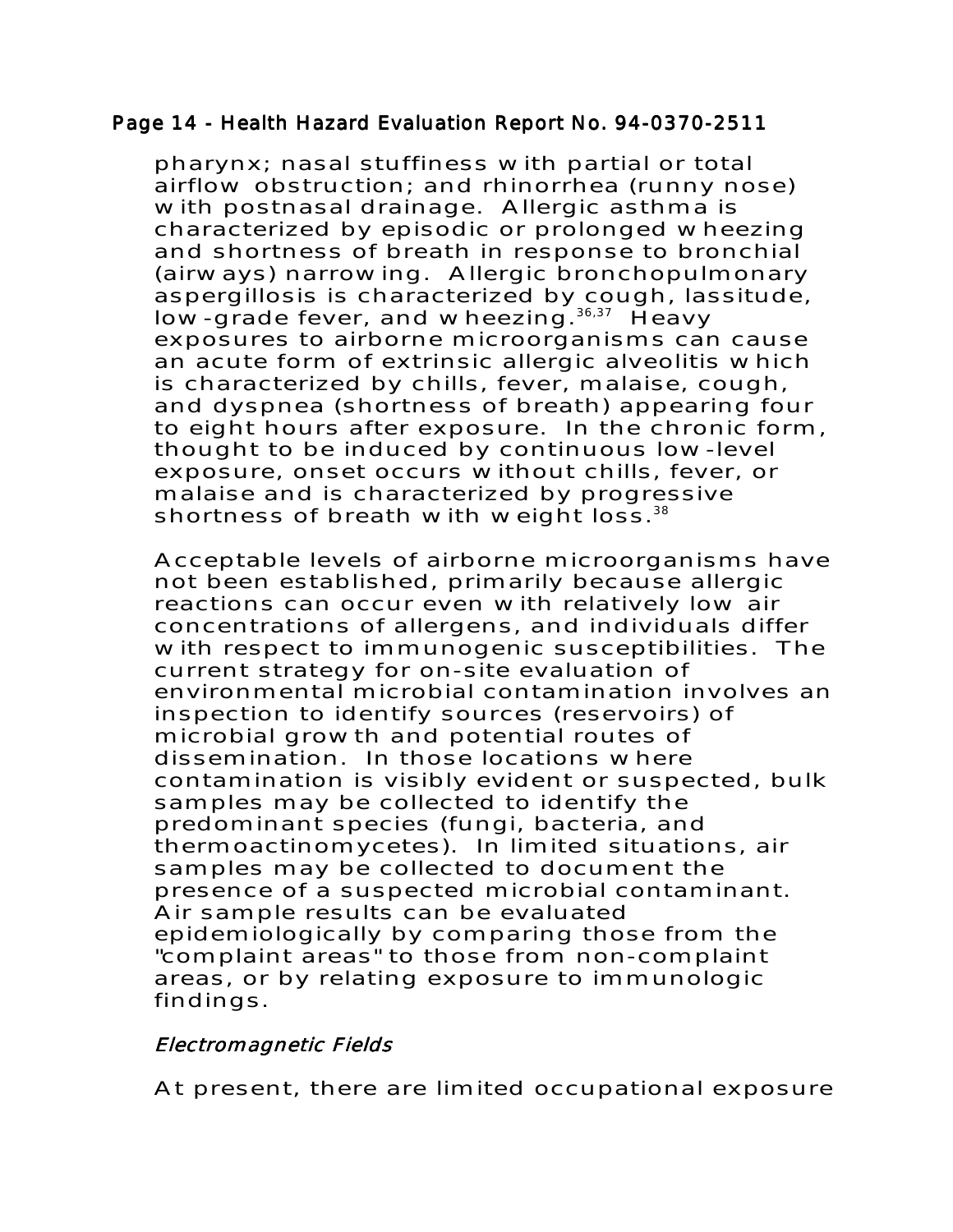#### Page 15 - Health Hazard Evaluation Report No. 94-0370-2511

criteria for EMF field exposures for workers exposed to physical agents. Criteria for EMF not covered by OSHA come from either the ACGIH, NIOSH, or in some cases, from consensus standards promulgated by the American National Standards Institute (ANSI).

The ACGIH has published threshold limit values (TLVs) for sub-radio frequency electric and magnetic fields (30 kiloHertz and below).<sup>39</sup> The TLV for magnetic fields (B) states "routine occupational exposure should not exceed:

 $B_{TUV}$  in milliteslas = 60/f

where f is the frequency in Hertz." In this evaluation, we were particularly interested in 60 Hz fields because of the large amount of electrical equipment present in the Communication Center. The current ACGIH occupational standard for 60Hz magnetic fields is 1 millitesla. One millitesla is equal to 10,000 milliGauss (10 Gauss).

Conversely, the electric field (E) TLV states "occupational exposures should not exceed a field strength of 25 kiloVolts per meter (kV/m) from 0 to 100 Hz. For frequencies in the range of 100 Hz to 4 kHz, the TLV is given by:

 $E_{TUV}$  in Volts per meter (V/m) = (2.5 x 10<sup>6</sup>)/f

where f is the frequency in Hz. A value of 625 V/m is the exposure limit for frequencies from 4 kHz to 30 kHz." This means, for example, that at 60 Hz, which is classified as ELF, the electric field intensity TLV is 25,000 V/m.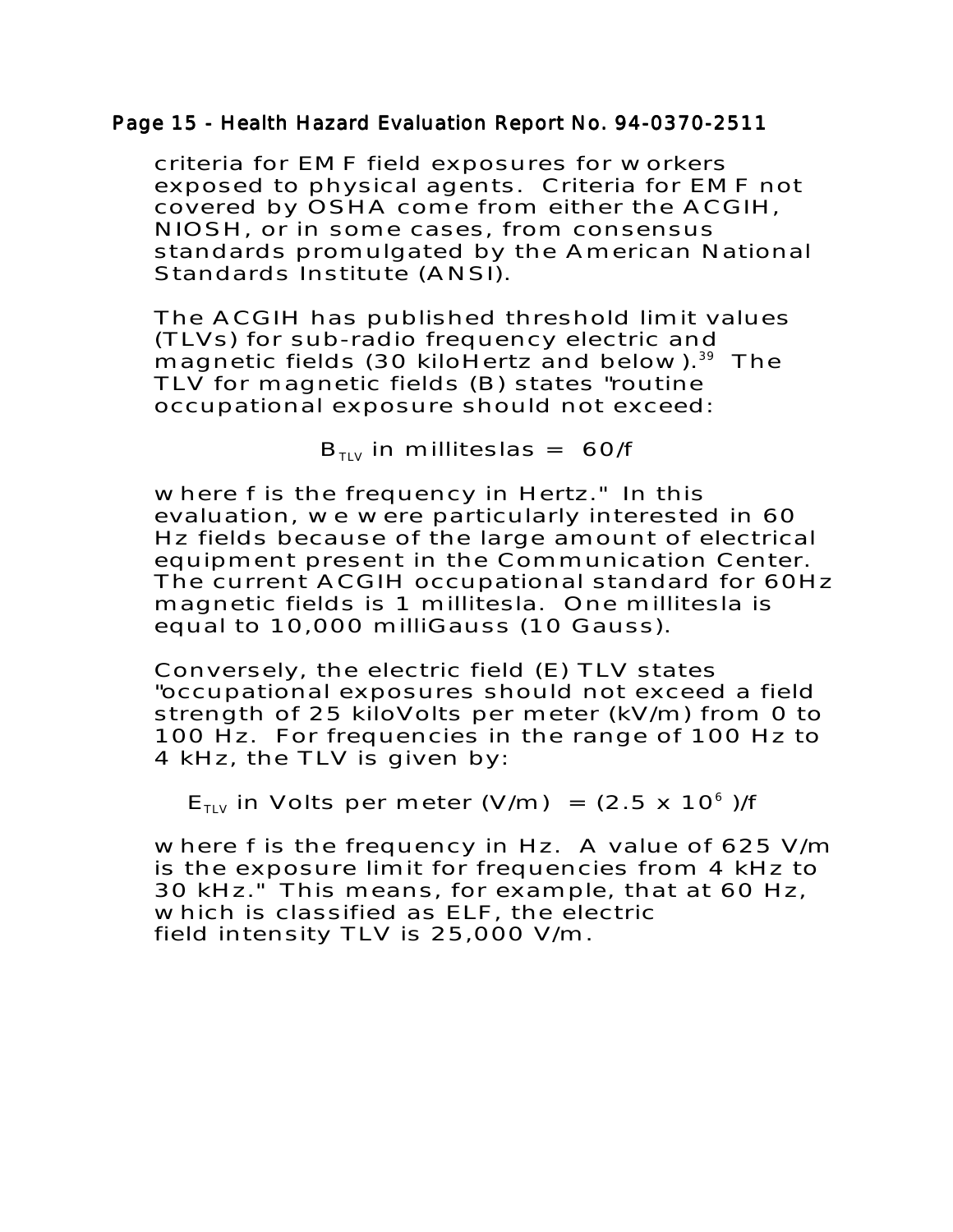## Page 16 - Health Hazard Evaluation Report No. 94-0370-2511

## VI. ENVIRONMENTAL RESULTS AND OBSERVATIONS

The whole Communication Center should be moved into a new building by the end of 1995, and therefore, one of the goals of the evaluation is to ensure that, should the Communication Center be reoccupied, future occupants of this room will have improved conditions.

The Communication Center was noticeably dirtier than the other areas of the building. The work areas and floors were very dusty, and the area below the raised floor was extremely dusty. Because the room is occupied 24 hours a day, thorough cleaning is difficult to perform. Since there is carpet, vacuuming is necessary, but it interferes with the workers who must communicate on the telephone. The room houses approximately 20 to 25 people per shift and the workstations are crowded together, which is another factor that prevents thorough cleaning. There is no visible water damage and no leaks have been reported in the past in this area. The break room contains a full refrigerator, a microwave oven, a coffee-maker, a kitchen sink, and a TV.

The HVAC system was installed in 1979 when the office building was completed, and an outside contractor is responsible for preventive and as-needed maintenance. Although the unit is not enclosed, access is restricted by the partition that covers the right, front half of the unit. There are two large panel doors that open to expose the coils, drain pan, and electrical components; the left door opens completely, but the right door is obstructed and can only open about ten inches. The overall condition of the HVAC unit was fair to poor and the sound liners had some slight damage. The drain pan was mostly dry with a few moist areas, but its surface was covered with residue of varying colors and consistencies. The coils had some debris on them, but no visible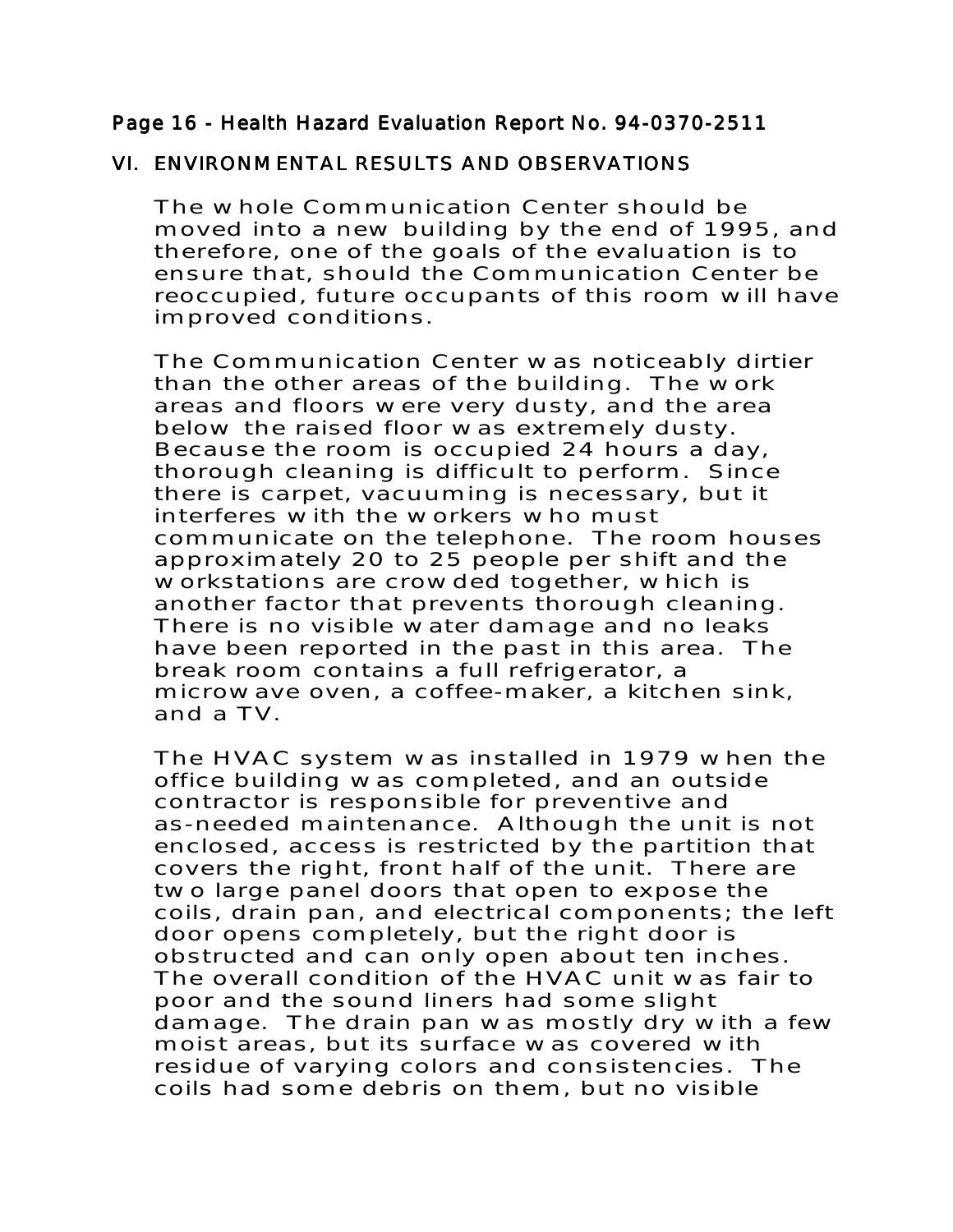#### Page 17 - Health Hazard Evaluation Report No. 94-0370-2511

evidence of microbial contamination. The most deficient part of the HVAC unit was the humidification system. This system consisted of an open pan (approximately 1 ft. x 1.5 ft.) of water suspended an inch above the drain pan. This pan had visible microbial growth around its edges, below it, on the components submersed in the water, and in the water itself. It was apparent during the survey that the drain pan, coils, and humidification system had not been cleaned in the recent past. A rectangular, frameless fiberglass filter was tacked to the top of the unit over the return vent for the system. The filter had less than 20% efficiency and, without a frame, air could bypass it quite easily.

The OA intake is located on the roof. In 1991, a fan was added to an old exhaust duct just above the suspended ceiling to draw outside air through the duct and into the room through a ceiling diffuser. A large piece of fiberglass filter material, similar to the kind used on the HVAC unit, had been shoved into the flexible duct under the rain cap to serve as a filter. When the filter was removed, we saw that the duct was covered with a mat of very fine dust.

A few of the ten supply diffusers had been tampered with by employees. One was completely obstructed by a piece of cardboard. In the area that used to be an enclosed office along the north wall of the room there was one air supply, but this area appeared to have little air movement. There was a strong negative air pressure in the room relative to the outside hallway – it was strong enough to hold the spring-loaded door slightly open if it was not pulled shut.

The bulk sample analysis for microbial contamination revealed varying amounts of fungi and bacteria. The bulk sample collected from the drain pan, under the humidifier, did not have any detectable amount of bacteria or fungi (less than 225 colony forming units per gram (CFU/g)), and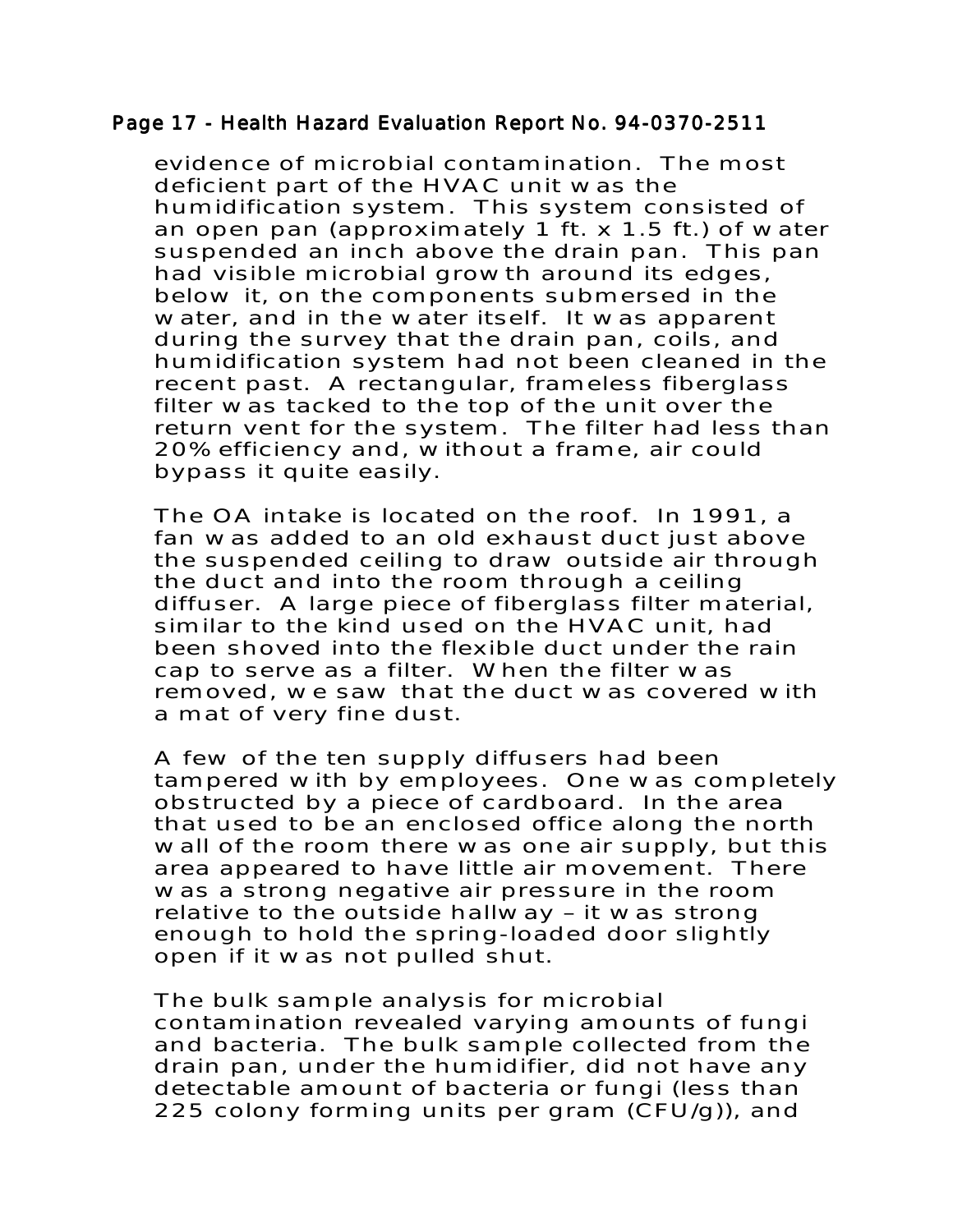#### Page 18 - Health Hazard Evaluation Report No. 94-0370-2511

the sound liner had low to moderate amounts of Bacillus species of bacteria (3,125-12,500 CFU/g) and Aspergillus and Penicillium species of fungi (225-450 CFU/g). A different sample, collected from the middle of the drain pan, had 300,000 CFU/g of the bacteria species Moraxella bovis but less than 225 CFU/g of any fungi.

The humidifier bulk sample contained by far the highest amounts of bacteria and fungi. Levels of Pseudomonas vesicularis, Pseudomonas stutzeri, and Flavobacterium bacteria ranged from 450,000,000- 500,000,000 CFU/g; there were also 20,000,000 CFU/g CDC Group II-I bacteria species; and 30,000 CFU/g Acremonium fungi species. The humidifier water also had Pseudomonas vesicularis (7,500,000 CFU/ml), Comamonas testosteroni (1,600 CFU/ml), and Acremonium species (140 CFU/ml).

Environmental CO<sub>2</sub> measurements were collected in nine locations in the evaluated area. Carbon dioxide concentrations ranged from 400 ppm to 975 ppm during the days of the site visit. From 3:30 to 4:00 p.m. on January 4, 1995, the concentrations ranged from 500 to 550 ppm; from 5:50 to 6:15 p.m. on January 4, 1995, the concentrations ranged from 400 to 500 ppm; from 9:30 to 10:00 a.m. on January 5, 1995, the concentrations ranged from 525 to 625 ppm; from 11:20 to 11:35 a.m. on January 5, 1995, the concentrations ranged from 950 to 975 ppm; and from 3:25 to 3:40 p.m. on January 5, 1995, the concentrations ranged from 550 to 650 ppm. The lower concentrations on January 4, 1995, could be due to the fact that the door to the room was propped open for most of that work shift – something that is rarely done. The outdoor  $CO<sub>2</sub>$ concentrations ranged from 350 ppm to 375 ppm on both days.

The sheriff's office had set up a real-time  $CO<sub>2</sub>$ monitor in the room a few weeks prior to the survey. This monitor had readings that were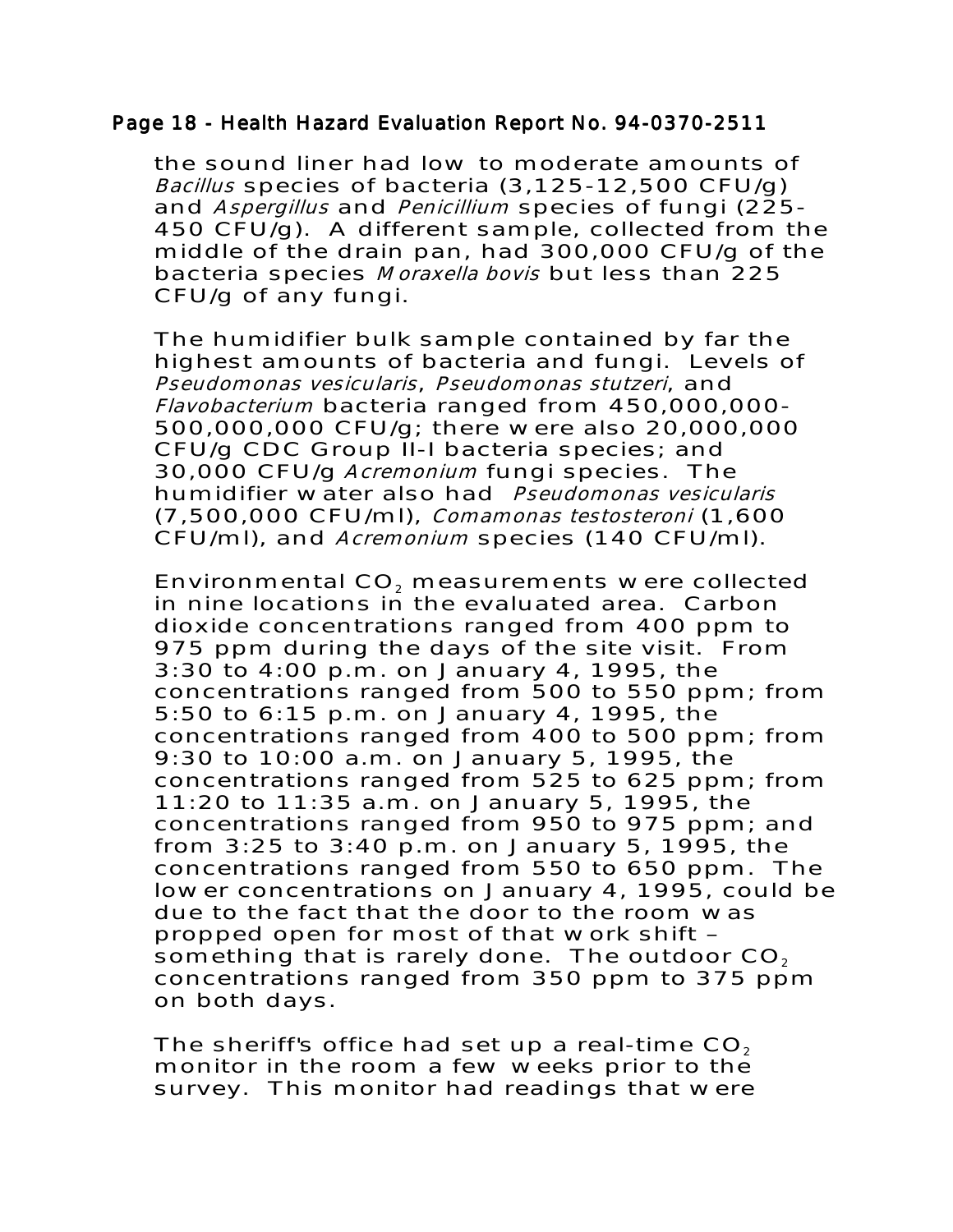## Page 19 - Health Hazard Evaluation Report No. 94-0370-2511

similar to those taken by NIOSH. The real-time measurements showed that CO<sub>2</sub> concentrations were cycling from low (400 to 600 ppm) to high (sometimes greater than 1,000 ppm) every three to four hours. These cycles corresponded perfectly to the cycles of the exhaust fan operation. The fan cycles were then changed to two hours on and two hours off to try to reduce the build-up of  $CO<sub>2</sub>$ and any other potential contaminants. If the  $CO<sub>2</sub>$ concentrations were still cycling, the fan operation cycle could be modified again.

During the days of the survey, the temperatures ranged from 73 to 77°F in the Communication Center and they were in the high 60s outside. The RH ranged from 48 to 62% on January 4, 1995, when it was raining outside, and from 34 to 41% on January 5, 1995, when it was not raining outside.

# Electromagnetic Field Measurement

Extremely low frequency (ELF) fields measurements made at operators' desks, near the location of their hands, ranged from 1.9 to 3.4 mG. Measurements made at operators' heads were lower than those at their hands which were closer to the electrical equipment. Measurements made along the floor and walls were similar to those made at the operators' hands. Higher levels were found on top of the 911 units (6.5-10.3 mG) and next to the microwave voting comparators (17.8 mG), which were located in an adjacent room. It was unlikely that workers would be present in either location for extended periods of time. The values at employee workstations are typical of levels found in other office settings where a computer is used.40

# **VII. MEDICAL RESULTS**

Confidential medical Interviews were conducted with 26 employees. Commonly reported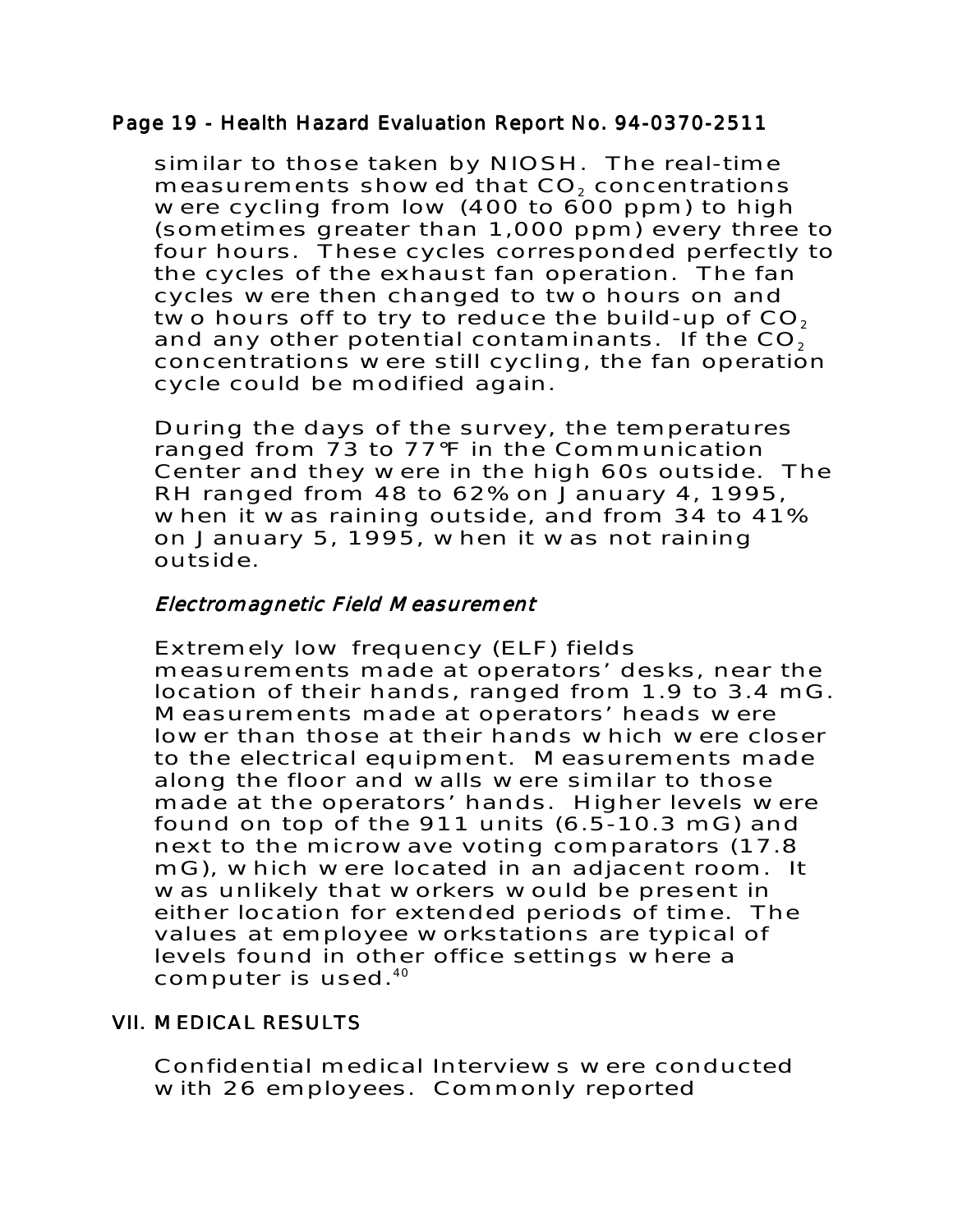#### Page 20 - Health Hazard Evaluation Report No. 94-0370-2511

symptoms (and the number of interviewed workers affected included): frequent headaches (4), burning or irritated eyes (7), runny nose or congestion (5), sinus problems and infections (8), and severe fatigue at work (6). Five of the employees reported frequently experiencing a feeling of insufficient ventilation while working in the building.

Several employees commented on the symptoms that had occurred during the renovation of an adjacent workspace, which had been completed several months prior to the visit, and occurred while the employees of the Communication Center were present. Workers reported that exposure to dust, noise, and chemical odors (paint, flooring cements, etc.) had been common during the renovation. They also reported having experienced exacerbations of sinus congestion and sinusitis during this exposure and frequently felt ill, especially when exposed to the odors of flooring cements. Workers also reported a Freon® leak in 1993 from the HVAC unit located in the Communication Center. This leak resulted in ill workers being sent home.

During the visit, questionnaires were distributed to the 90 Communication Center employees, working on the day of the site visit. Of the 77 employees that responded (85% response rate), 30 were male (39%), and 47 were female (61%). Twenty-four (31%) currently smoked cigarettes, 23 (30%) were former smokers, and 30 (39%) had never smoked. Respondents ranged in age from 20-72 (mean 41 years old), and had worked at the same location in the building for an average of six years.

The questionnaire results are shown in Table I at the end of this report. The first column of Table I shows the percentage of the 77 respondents who reported the occurrence of symptoms while at work on the day of the survey. Stuffy nose or sinus congestion, eye irritation, unusual fatigue,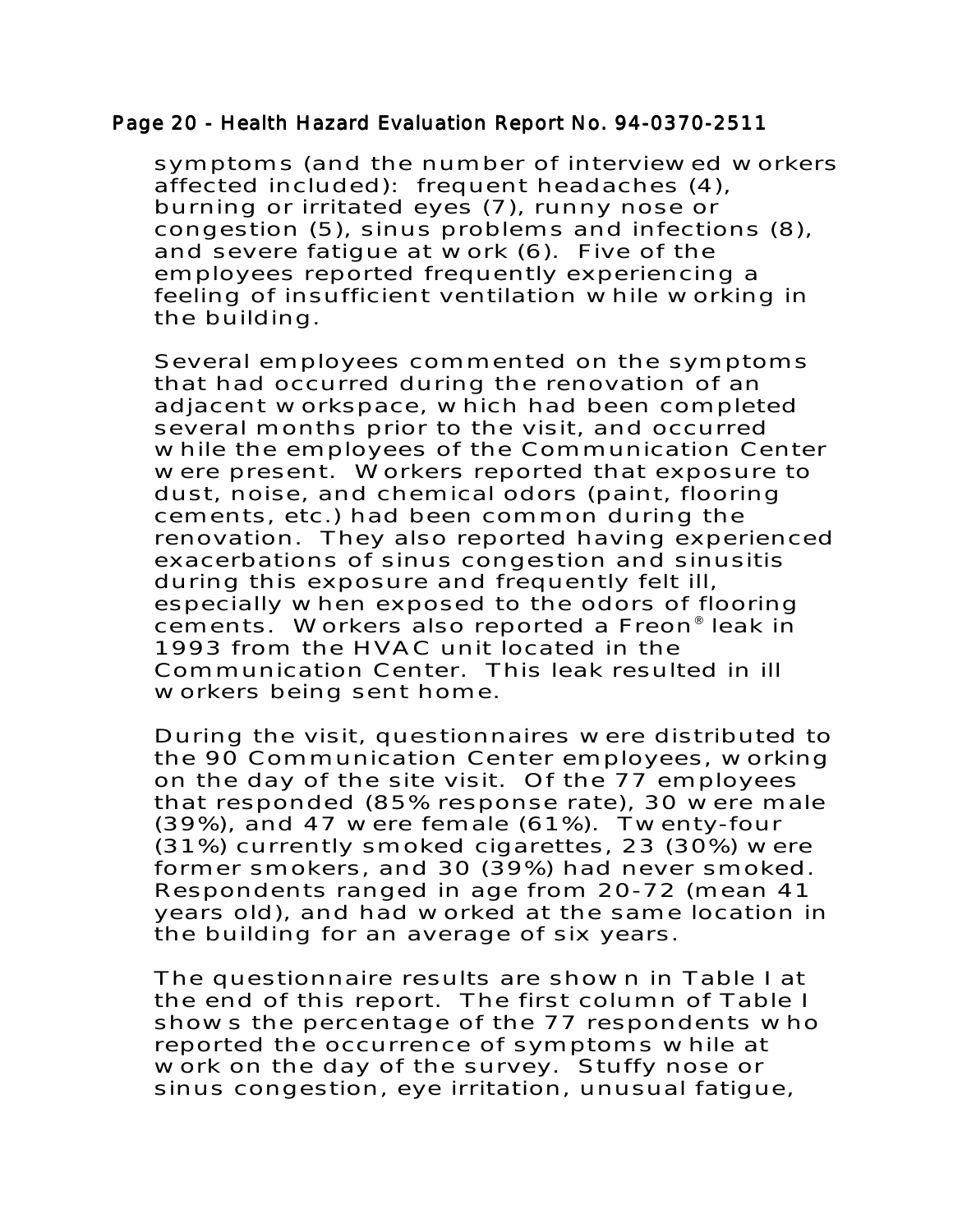# Page 21 - Health Hazard Evaluation Report No. 94-0370-2511

and cough were the most commonly reported symptoms.

The second column shows the percentage of employees who reported experiencing the respective symptom once a week or more often while at work during the four weeks preceding the survey. With a few exceptions, these symptom prevalences are slightly greater than those for symptoms experienced on the day of the survey.

The third column shows the percentage of employees who reported experiencing the respective symptom once a week or more often while at work during the four weeks preceding the survey and also reported that the symptom tended to get better when they were away from work. This latter criterion has, in some studies of indoor air quality, been used to define a "work-related" symptom, but it is possible that a symptom which does not usually improve when away from the building could also be due to conditions at work.

The reported "work-related" frequent symptom prevalences, shown in the third column, are lower than the corresponding symptom prevalences over the last four weeks (shown in the second column), and are highest for eye irritation or strain, headache, fatigue, and stuffy nose or sinus nasal congestion. Symptoms prevalences were similar to what NIOSH has found in other buildings, with the exception of cough, which had a prevalence rate of 17% in this study, as compared with approximately 9% in other NIOSH studies.<sup>41,42</sup> Overall, 43 (56%) respondents reported having one or more symptoms that had occurred at work one or more days a week during the preceding four weeks and tended to get better when away from work and 29 (38%) reported three or more symptoms once a week or more that improved when away from work.

Multiple respiratory symptoms (frequently experiencing at least three of the following four symptoms: wheezing, chest tightness, shortness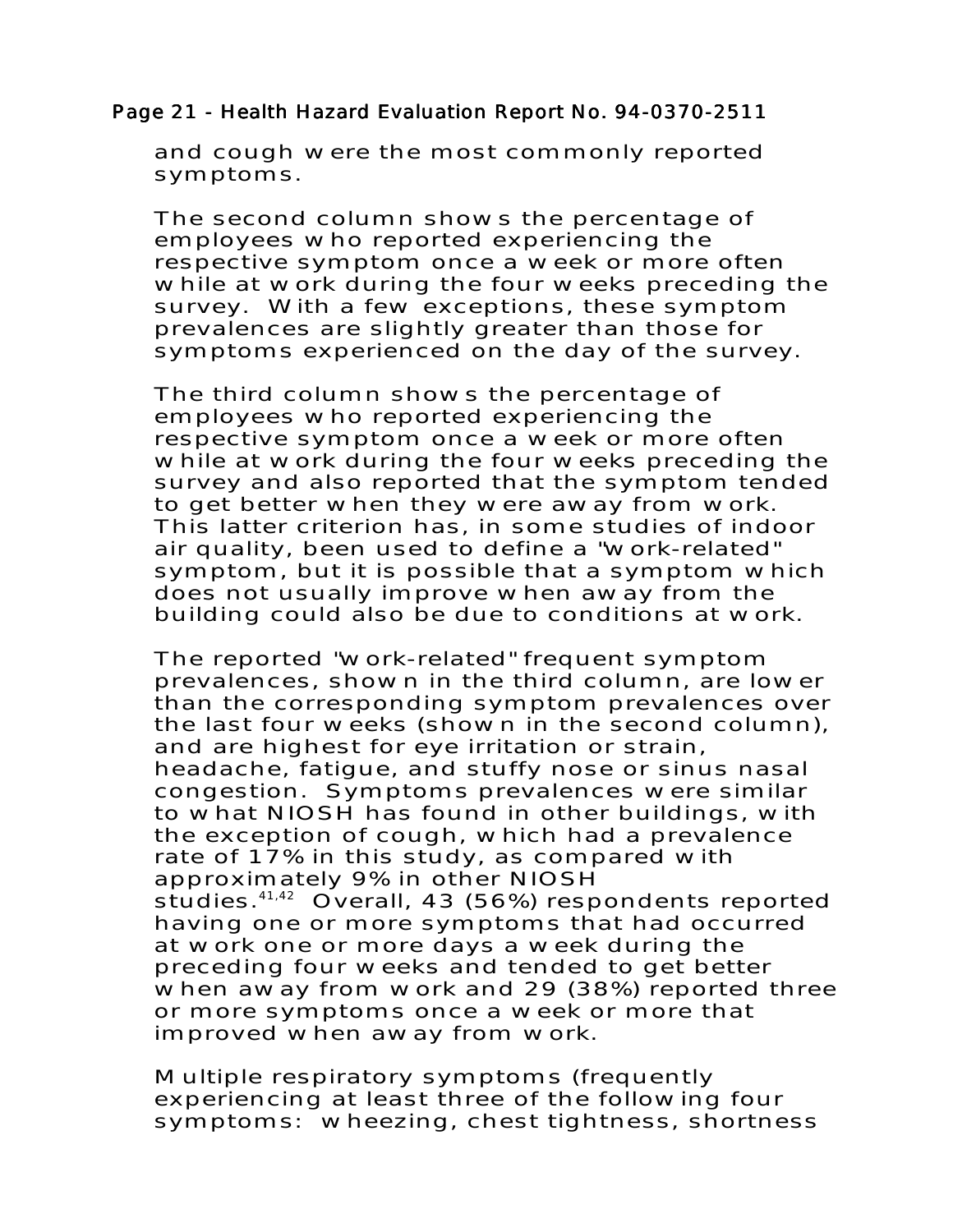#### Page 22 - Health Hazard Evaluation Report No. 94-0370-2511

of breath, or cough) were reported by seven workers (9%) of the respondents. A previous NIOSH study of 80 office buildings found a mean prevalence rate of 5% for this symptom group.<sup>43</sup> Although this represents an almost two–fold increased mean prevalence rate, it fell within the range for all buildings (0-40%). Multiple atopic symptoms (at least two of the following symptoms: sneezing, itchy eyes, or runny nose) were reported by 27% of the respondents with 14% reporting that the symptoms improved when the employee left work. The latter may indicate an allergic reaction in some persons that is related to working in the Communication Center.

Multiple sick building syndrome symptoms (frequently experiencing at least three of the following: headache, sore or dry throat, nasal congestion, unusual fatigue, or irritated eyes that improved when the employee left the worksite) were reported by 18% of the respondents.

Table II shows results of employee reports regarding environmental conditions at their workstations on the day of the survey and during the four weeks preceding the survey. Column one shows the results for the day of the survey; it shows that 48% of the respondents perceived that the ventilation system was not providing sufficient air movement, 36% thought it was too hot, and 22% felt that it was too cold during at least part of their workday.

The second column shows the responses to the questions about environmental comfort conditions experienced in the facility during the four weeks preceding the survey. Adverse environmental conditions (too hot, too cold, odors, etc.) were considered "frequent" if they were reported to occur at work once a week or more often. The results are generally somewhat higher than those shown in the first column for workstation environmental conditions experienced during the day of the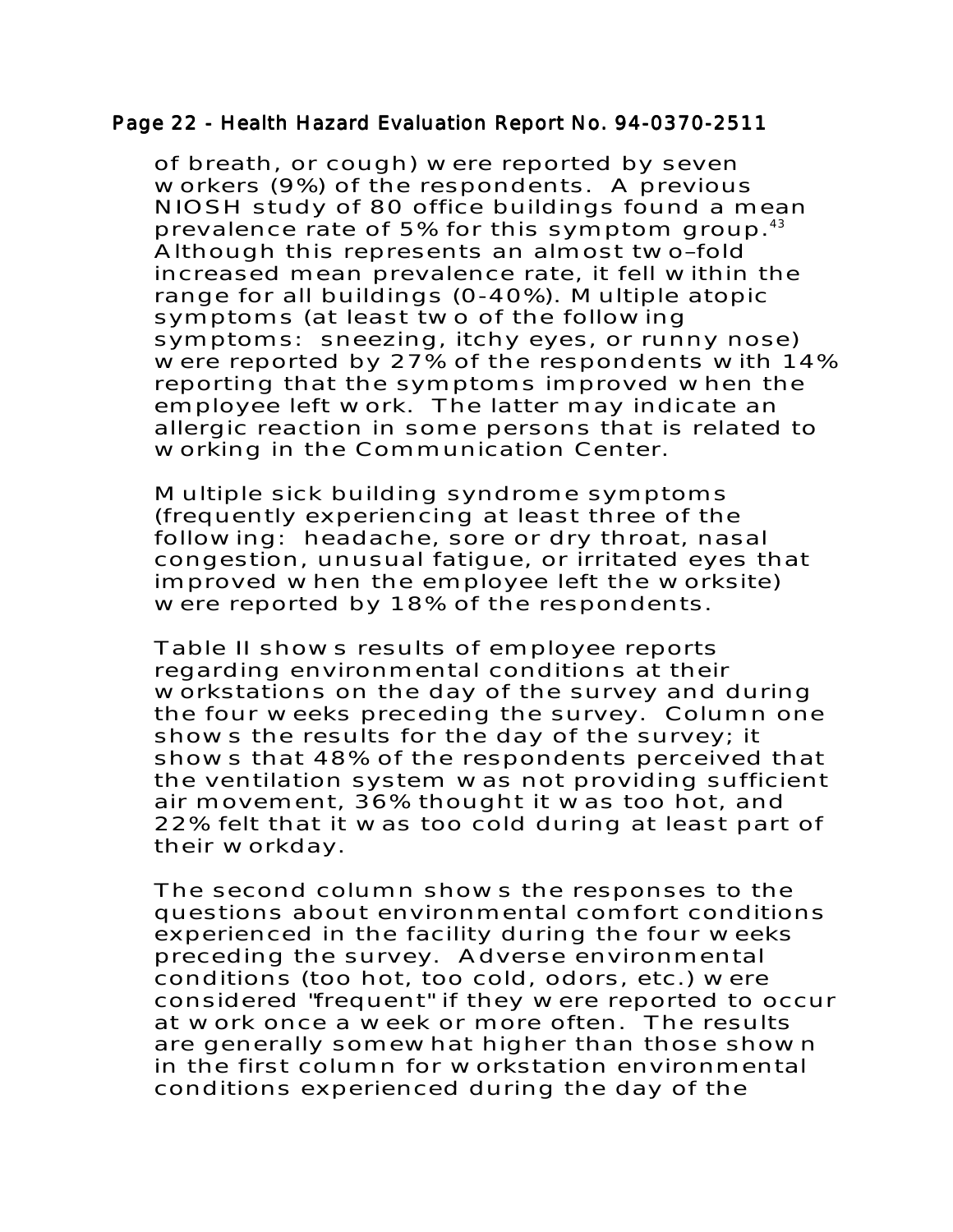## Page 23 - Health Hazard Evaluation Report No. 94-0370-2511

survey. Sixty-five percent of respondents perceived insufficient air movement, 16% reported too much air movement, 57% frequently were too hot, 36% were frequently too cold, 21% perceived frequent chemical odors in the workplace, and 33% frequently sensed other unpleasant odors.

Seven employees who reported either multiple respiratory symptoms or shortness of breath on the questionnaire were contacted by the telephone to determine, by interview, the severity of their symptoms. Five reported that they were aware of shortness of breath after exercise that they previously had been able to do, such as climbing stairs. In all cases, this symptom began after the employee started to work in the building. Of those five, one employee had been diagnosed with a usual interstitial pneumonitis and one other was under medical treatment for his shortness of breath. One other respondent who reported shortness of breath had an underlying medical condition (unrelated to the building) that may explain the symptom.

# VIII. DISCUSSION VIII. DISCUSSION

Pseudomonas bacteria, other bacteria, and fungi were identified in the samples collected from the humidifier. These organisms, endotoxin, or mycotoxin could potentially become entrained in the air supplied by the Communication Center HVAC system. Endotoxins are lipopolysaccharide compounds from the outer cell wall of gram-negative bacteria (such as Pseudomonas), which are ubiquitous in nature. $23,44,45$  Since endotoxins are part of the cell wall of the bacteria, endotoxins can usually be assumed to be present wherever gram-negative bacteria are present.<sup>46</sup> High concentrations have been reported in a variety of environments where gram-negative bacteria flourish, such as vegetable fiber processing operations, agriculture or wastewater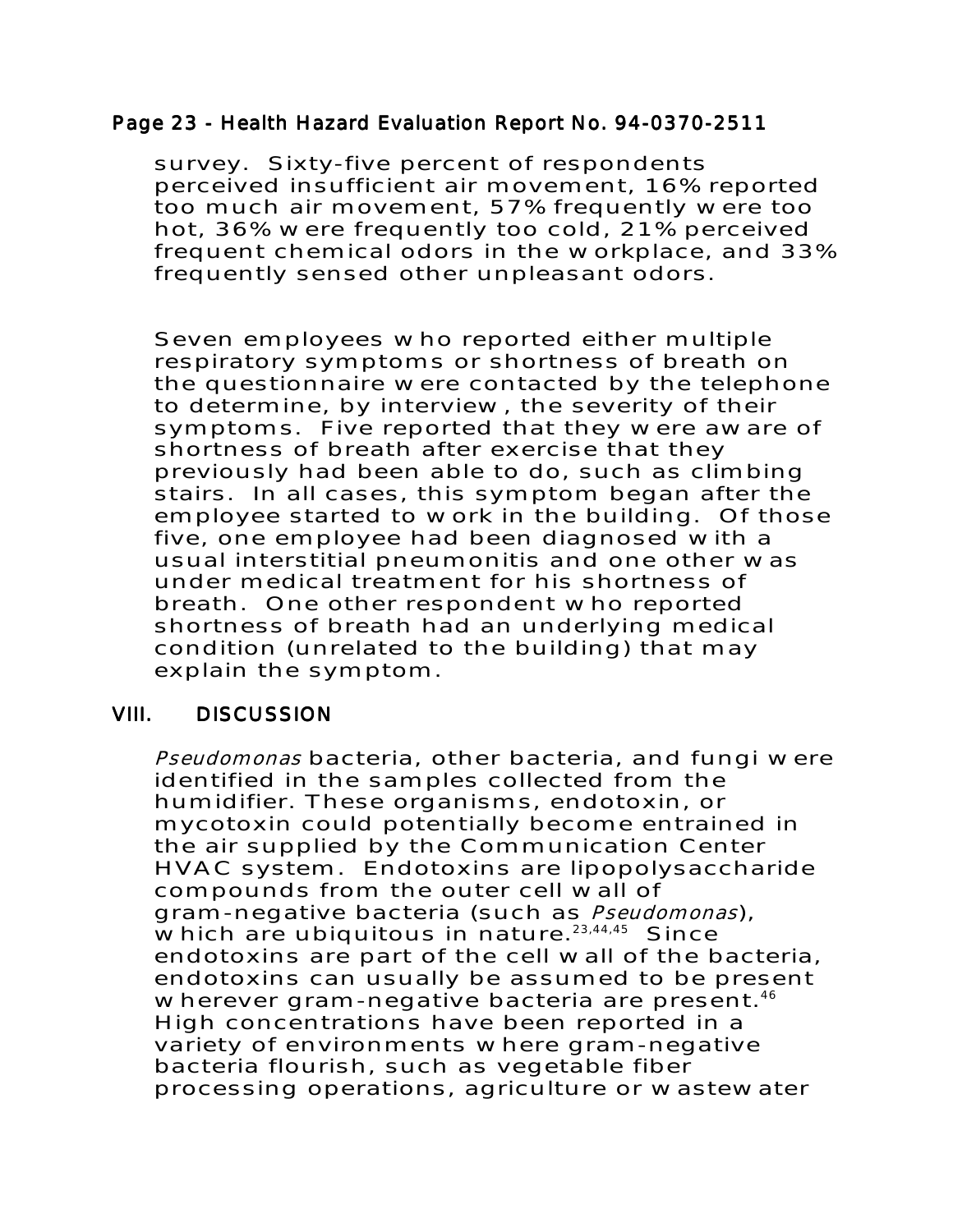#### Page 24 - Health Hazard Evaluation Report No. 94-0370-2511

treatment operations, industrial washwater mists, and contaminated room humidifiers.<sup>44</sup> Airborne endotoxin has also been reported in offices and  $laboratories.<sup>23</sup>$ 

Clinically, much is not known about the response to inhaled aerosols of gram-negative bacteria and endotoxins.47 Workers exposed to endotoxin at sewage treatment plants have reported shortness of breath, nausea, fever and wheezing.<sup>48</sup> One study of office workers found a six-fold increase in airborne endotoxin levels in "sick buildings" when compared to "healthy buildings" and concluded that contamination with gram-negative rods or endotoxin may be related to sick building syndrome.<sup>49</sup> The presence of gram-negative bacteria in the HVAC or humidification systems has been linked, by some researchers, to respiratory infection and chronic bronchitis.<sup>50</sup>

Although no air measurements for either bacteria or endotoxin were made in the workers' location during our site visit, the findings of bacteria within the humidifier may represent a possible hazard due to the location of the humidifier in the air stream and the potential for dissemination to occur. Specifically, the presence of Pseudomonas could represent a hazard to the occupants of the building due to the presence of endotoxins if they were to become airborne.

Exposure to mycotoxins is another consideration, based on the finding of fungal growth in the HVAC system. Mycotoxins are one group of secondary metabolites formed by hyphae of common molds when growing under a variety of conditions;<sup>44</sup> they are produced as side effects of the fungal digestion process.23 No toxigenic fungus produces only a single toxin, and the type and amount of toxin produced will vary based on the surrounding conditions. However, most studies of the toxicology of mycotoxins concern them as contaminants in feed for farm animals, and almost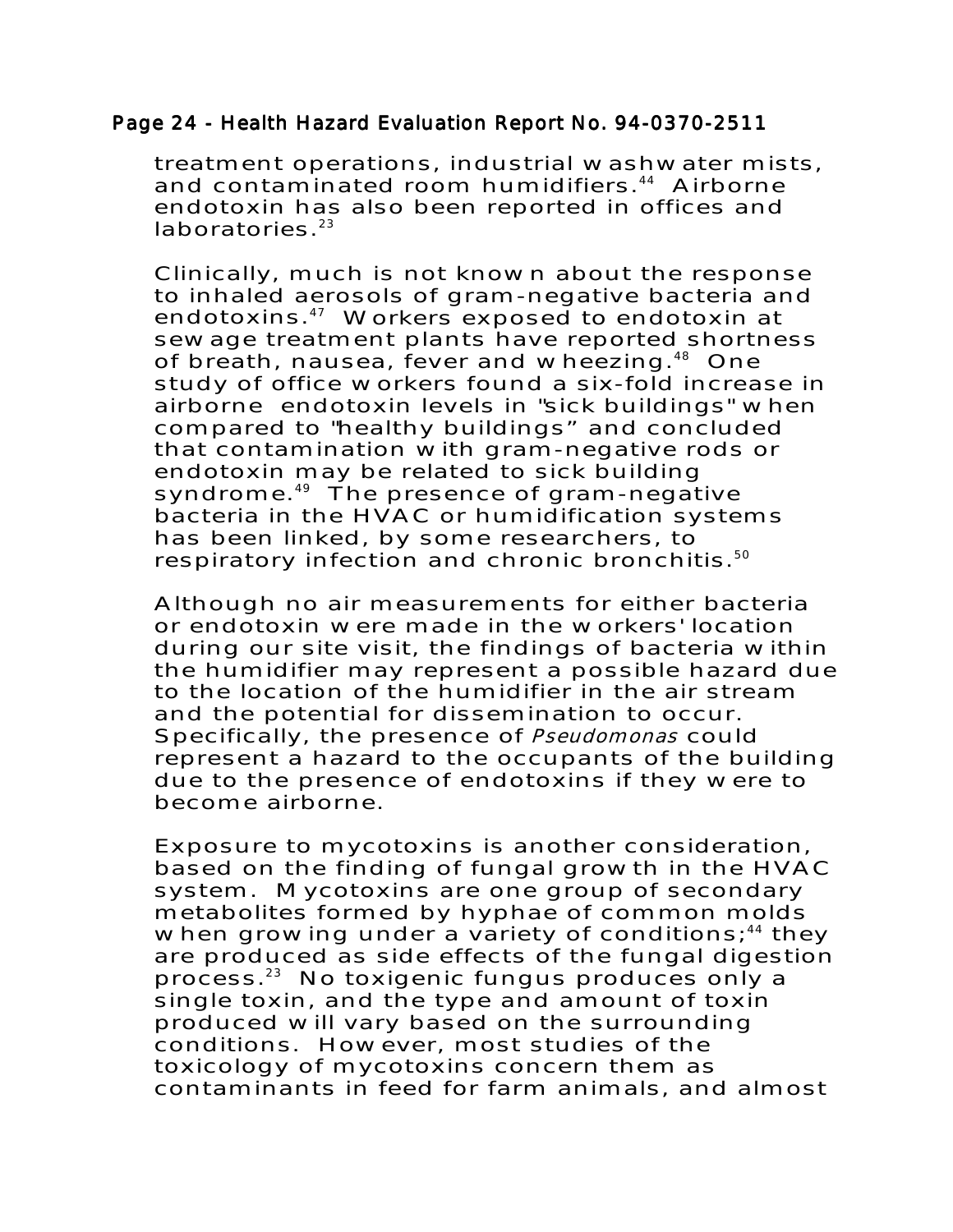## Page 25 - Health Hazard Evaluation Report No. 94-0370-2511

all cases of human mycotoxicosis have appeared in rural or agricultural settings, most resulting from the ingestion of contaminated food and/or skin contact. There is one isolated case of a severe Stachybotrys atra colonization in a house that resulted in symptoms of headaches, sore throats, hair loss, flu symptoms, diarrhea, fatigue, dermatitis, and generalized malaise. S. atra, however, is not commonly found in office buildings, $23$  and was not found in this one. The effects of mycotoxins in the office environment are usually minimal but may be a factor in some cases. $51$ 

Allergic disorders associated with microorganisms are discussed in the Evaluation Criteria section of this report.

# IX. CONCLUSIONS AND RECOMMENDATIONS

The potential exists for dissemination of bioaerosols from the HVAC system into the occupied spaces. Whether this airborne dissemination is presently occurring or occurred in the past could not be determined from our analyses. Since components of the HVAC system are functioning as amplification sites for microorganisms and future dissemination is a possibility, the microbial contaminated components of the HVAC system should be removed. Although no air sampling was done during this visit, our recommendations would remain the same if it had been done, regardless of the outcome. Additional recommendations are offered to correct environmental deficiencies that were found in the Communication Center during this evaluation such as overcrowding, poor housekeeping, and poor design of the air filter system.

1. The present HVAC humidification system should be eliminated because it serves as a reservoir for microbial amplification. In a climate such as Florida's, humidification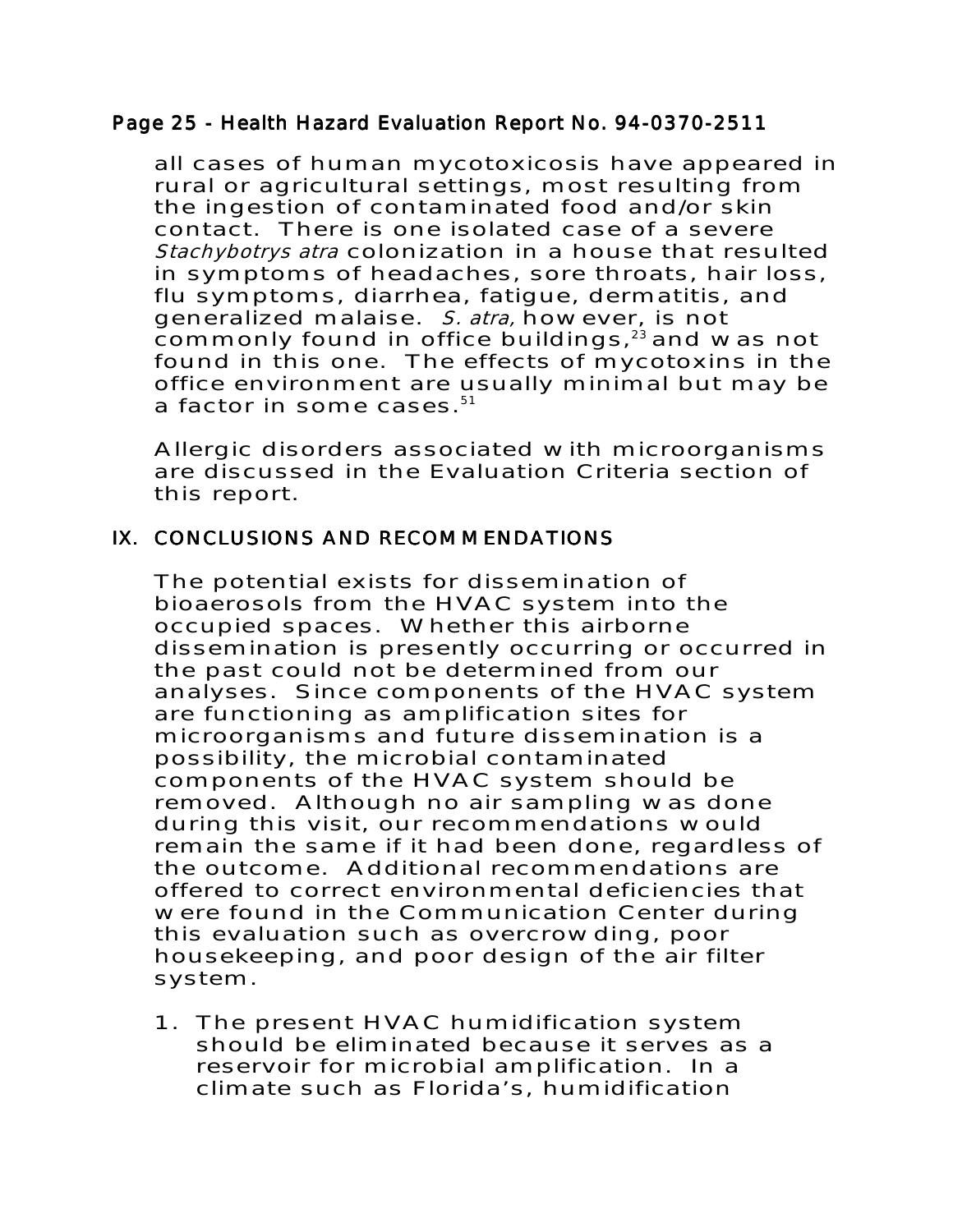#### Page 26 - Health Hazard Evaluation Report No. 94-0370-2511

systems may well be unnecessary.

- 2. The room used for the Communication Center was too small to house 20 to 25 workers per shift, and the HVAC system was not designed to properly ventilate the room with that many people in it. The addition of an OA intake and exhaust system and increasing the frequency of the exhaust cycles has allowed for an adequate temporary solution pending the move to the new building. If necessary, the number of exhaust cycles could be increased, if needed, to keep CO<sub>2</sub> levels from rising within the room. Also, the HVAC maintenance has been poor. If this room is to be used as workspace in the future, NIOSH investigators recommend the following:
	- a) This room should not again be used to house a large number of people. ASHRAE has recommended occupancy levels for office workers of seven employees per 1,000 square feet ( $ft^2$ ) of usable space. The federal government (General Services Administration) sets guidelines for workspace area based on the pay grade (GS-level) of employees using the space. These workstation space allowances are 60  $ft<sup>2</sup>$  for clerical personnel (GS 1-6), 75  $ft<sup>2</sup>$  for technical personnel (GS 7-11), and 100 ft<sup>2</sup> and up for professional staff (GS-13 and higher). The federal Internal Revenue Service has a guideline of 125  $ft^2$  of primary office space per employee as an average occupancy level. This guideline does not include storage, lavatory, or cafeteria space as part of that 125  $ft^2$  total.
	- b) To improve employee comfort, NIOSH investigators suggest that the room be thoroughly cleaned before re-occupation. This cleaning should occur when the area is not occupied and the exhaust system should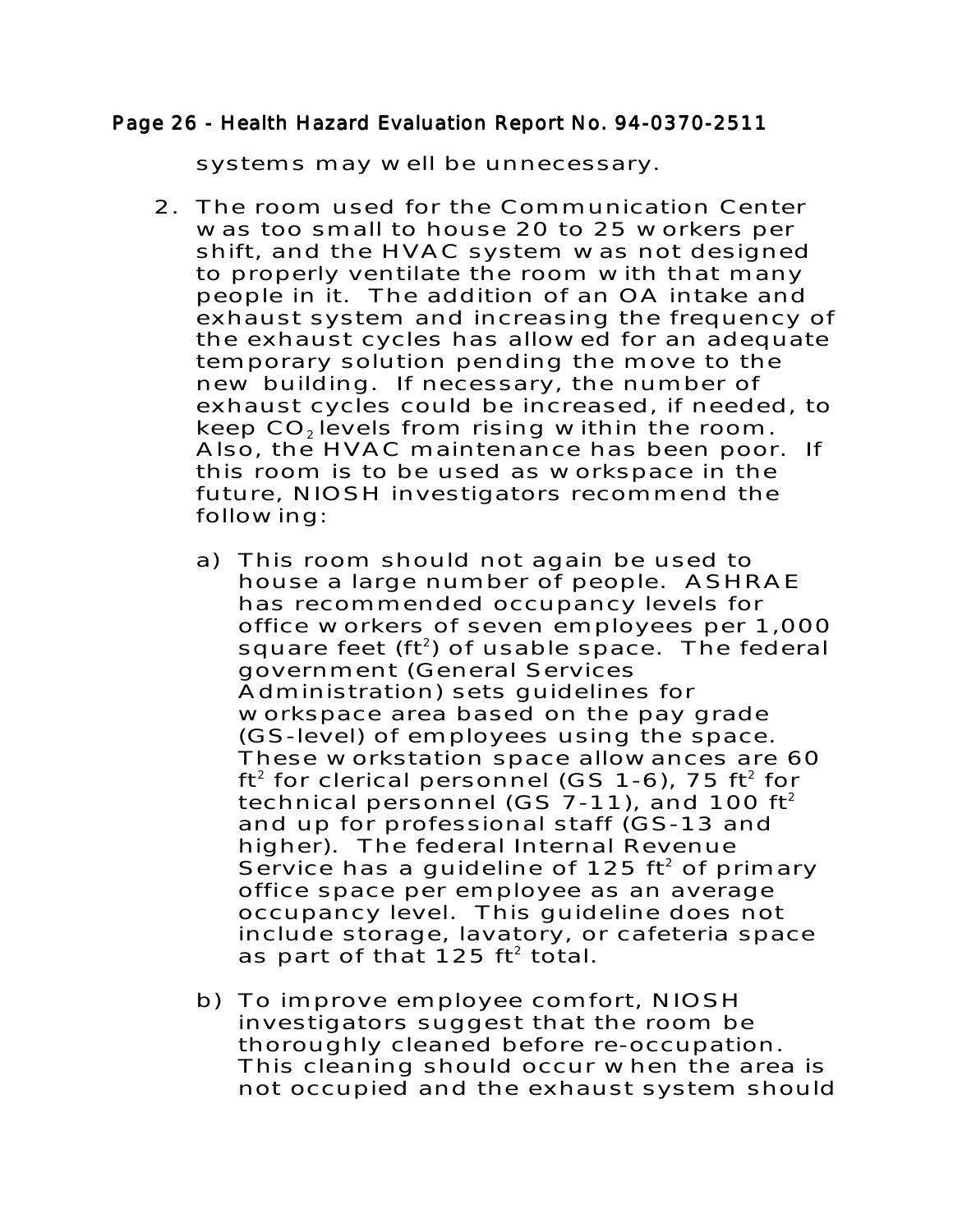#### Page 27 - Health Hazard Evaluation Report No. 94-0370-2511

be kept operating during the cleaning procedures. Also, the routine housekeeping in this area should be improved to avoid future problems.

- c) The present HVAC system should either be redesigned and replaced or at least thoroughly cleaned. Since it was 15 years old, and may be approaching the end of its intended lifespan, redesign and replacement may be the more economically sound choice. If not replaced, it should be thoroughly cleaned while the room is not occupied.
- d) The HVAC filter system was inadequate for two reasons. The first was that there is no frame to place the filter in, which allows for air to easily by-pass the filter. The second was that the filter was a very low efficiency filter. Efficiency is the measure used to determine whether fine particles are removed from the air stream. Consideration should be given to using filters with 30 to 40% efficiency. Pleated filters have efficiencies around 40% and would help to reduce the dust in the work area. The OA should also be filtered through a higher efficiency filter. Since the OA, in this case, was not introduced into the HVAC unit directly, the OA intake should have its own higher efficiency filter. A lower efficiency filter could be used upstream so that the high efficiency filter only has to filter

out the smaller particles and the larger ones will be stopped by the first pre-filter.

e) If a raised floor is necessary for the new occupants, the present one should either be replaced with one consisting of vinyl tiles as opposed to carpeting (for easier cleaning), or at least thoroughly cleaned. There should be routine cleaning both above and below the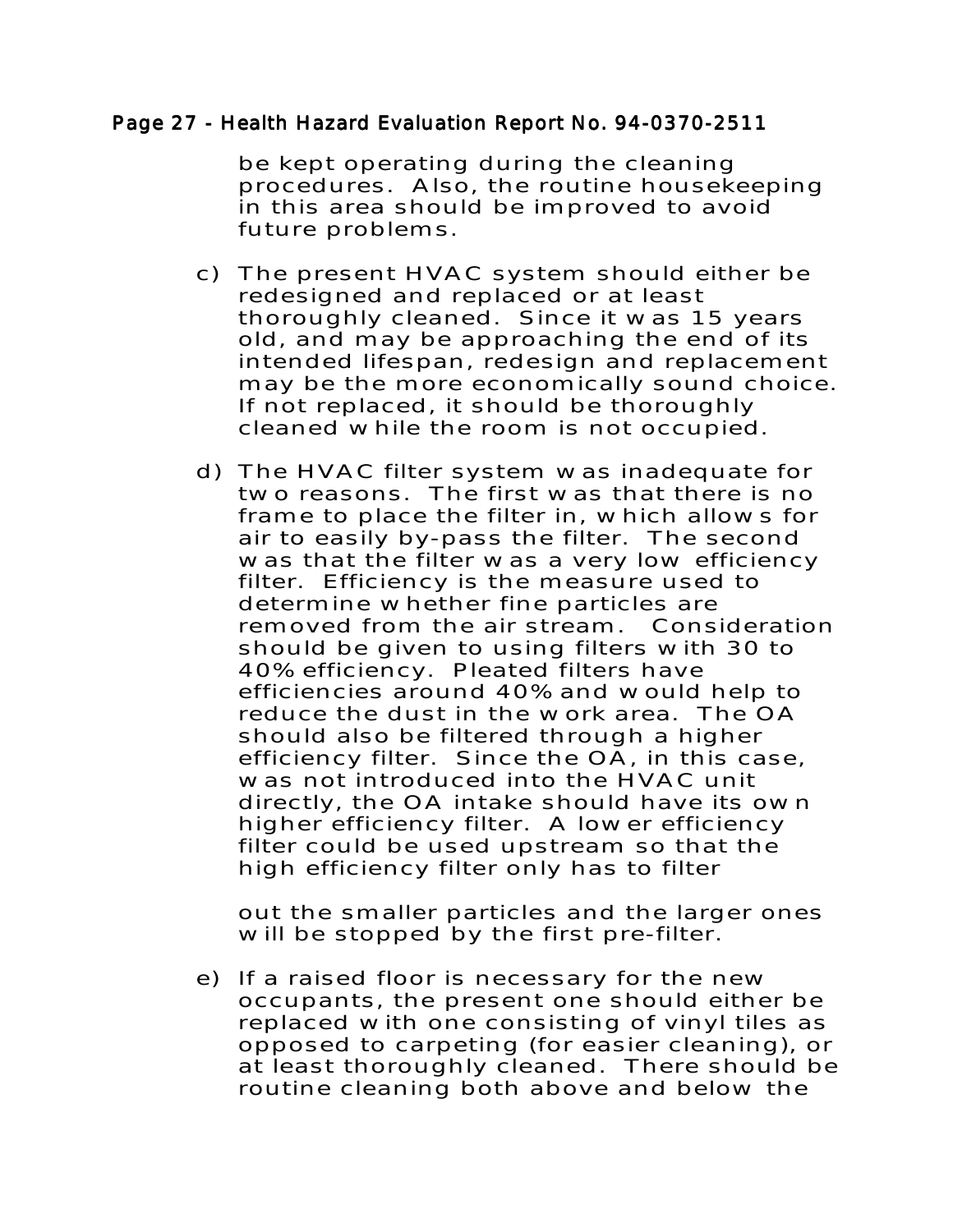## Page 28 - Health Hazard Evaluation Report No. 94-0370-2511

raised floor.

- f) Employees in either the old or new building must not be allowed to adjust any components of the HVAC system, specifically the supply diffusers. Workers should be instructed that any alterations will affect the entire system.
- 3. The workspace in the new building is clearly larger and appeared to be better designed for a telecommunication center. To avoid any air quality problems in the future, preventive maintenance is necessary. The HVAC system, including the drain pan, filters, OA intake, supplies, and returns, must be maintained on a routine basis, preferably monthly or bimonthly. NIOSH investigators recommend a thorough cleaning of the HVAC unit semi-annually or annually, and as–needed, in between. Also, filters with a 30 to 40% efficiency are recommended.
- 4. Since this new work area will also be occupied 24 hours a day, 7 days a week, housekeeping may still be a problem. Supervisors and employees should devise a way to allow adequate housekeeping practices with the least amount of distraction to the workers.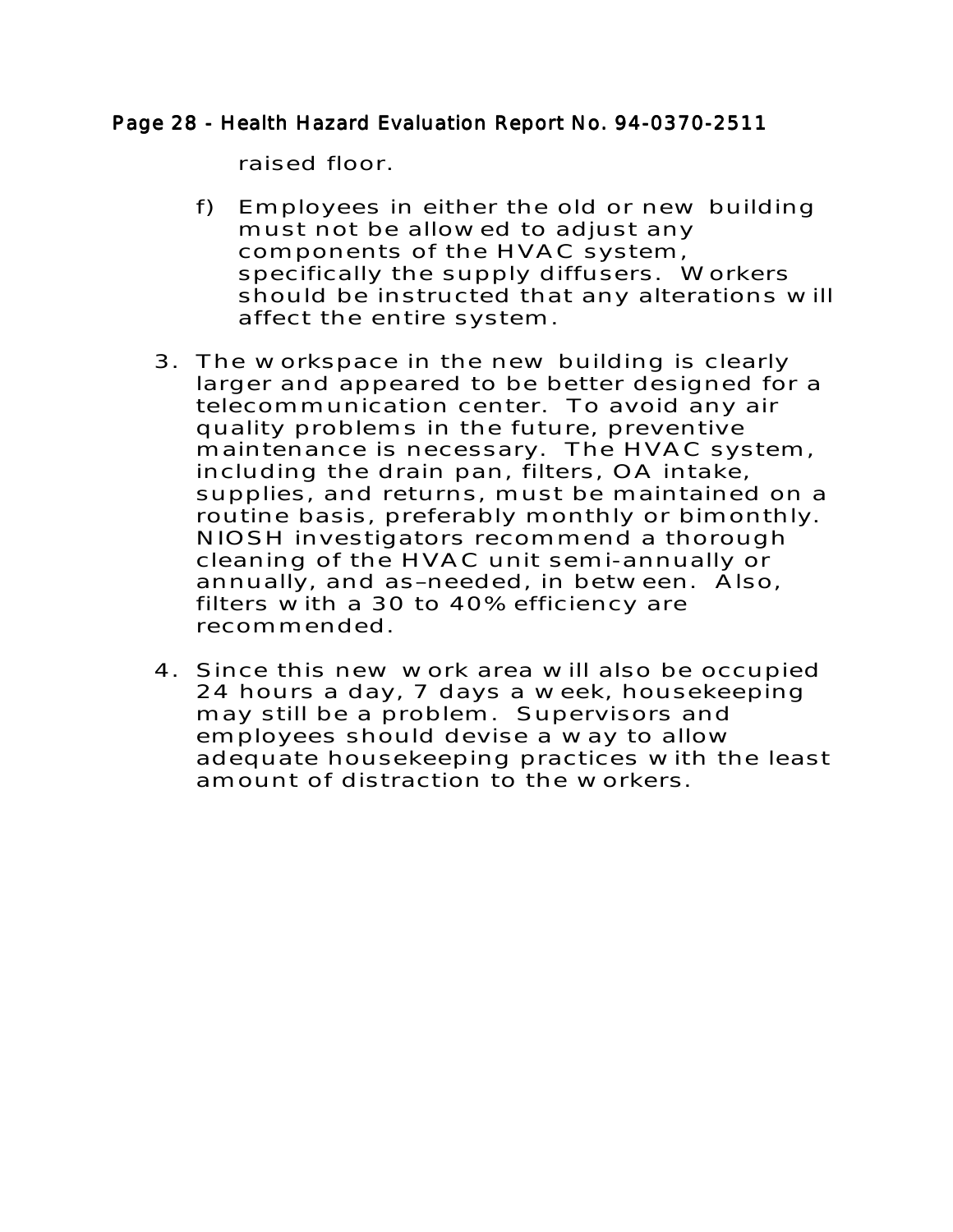# Page 29 - Health Hazard Evaluation Report No. 94-0370-2511

# X. REFERENCES

1.Skov P, Valbjorn O [1987]. and The Danish Indoor Climate Study Group. The "sick" building syndrome in the office environment: the Danish town hall study. Environ Int 13:339-349.

2.Zimmer T, Malkin R. Health hazard evaluation and technical assistance report: Celebreeze Federal Building, Cleveland, Ohio. Cincinnati, OH: U.S. Department of Health and Human Services, Centers for Disease Control and Prevention, National Institute for Occupational Safety and Health, NIOSH Report No. HETA 92-269-2330.

3.Burr GA, Malkin R [1992]. Health hazard evaluation and technical assistance report: New York State Department of Taxation and Finance, Albany, NY. Cincinnati, OH: U.S. Department of Health and Human Services, Centers for Disease Control and Prevention, National Institute for Occupational Safety and Health, NIOSH Report No. HETA 91-378-2242.

4.Kreiss K [1989]. The epidemiology of buildingrelated complaints and illness. Occupational Medicine: State of the Art Reviews. 4(4):575-592.

5.Norbäck D, Michel I, Widstrom J [1990]. Indoor air quality and personal factors related to the sick building syndrome. Scan J Work Environ Health. 16:121-128.

6.Morey PR, Shattuck DE [1989]. Role of ventilation in the causation of building-associated illnesses. Occupational Medicine: State of the Art Reviews. 4(4):625-642.

7.Mendell MJ, Smith AH [1990]. Consistent pattern of elevated symptoms in air-conditioned office buildings: A reanalysis of epidemiologic studies. Am J Public Health. 80(10):1193-1199.

8.Molhave L, Bach B, Pedersen OF [1986]. Human reactions during controlled exposures to low concentrations of organic gases and vapors known as normal indoor air pollutants. Environ Int. 12:167- 175.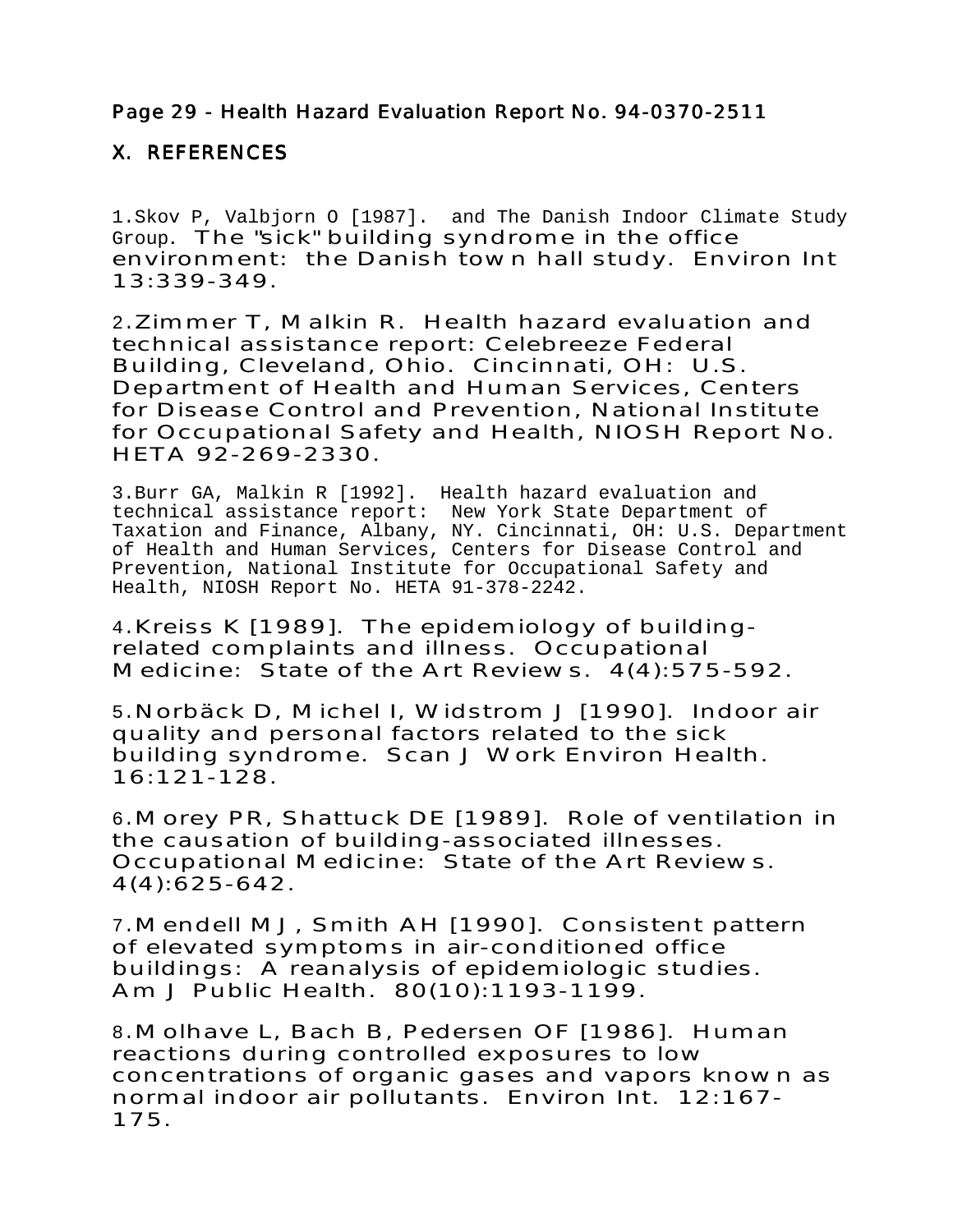# Page 30 - Health Hazard Evaluation Report No. 94-0370-2511

9.Fanger PO [1989]. The new comfort equation for indoor air quality. ASHRAE J 31(10):33-38.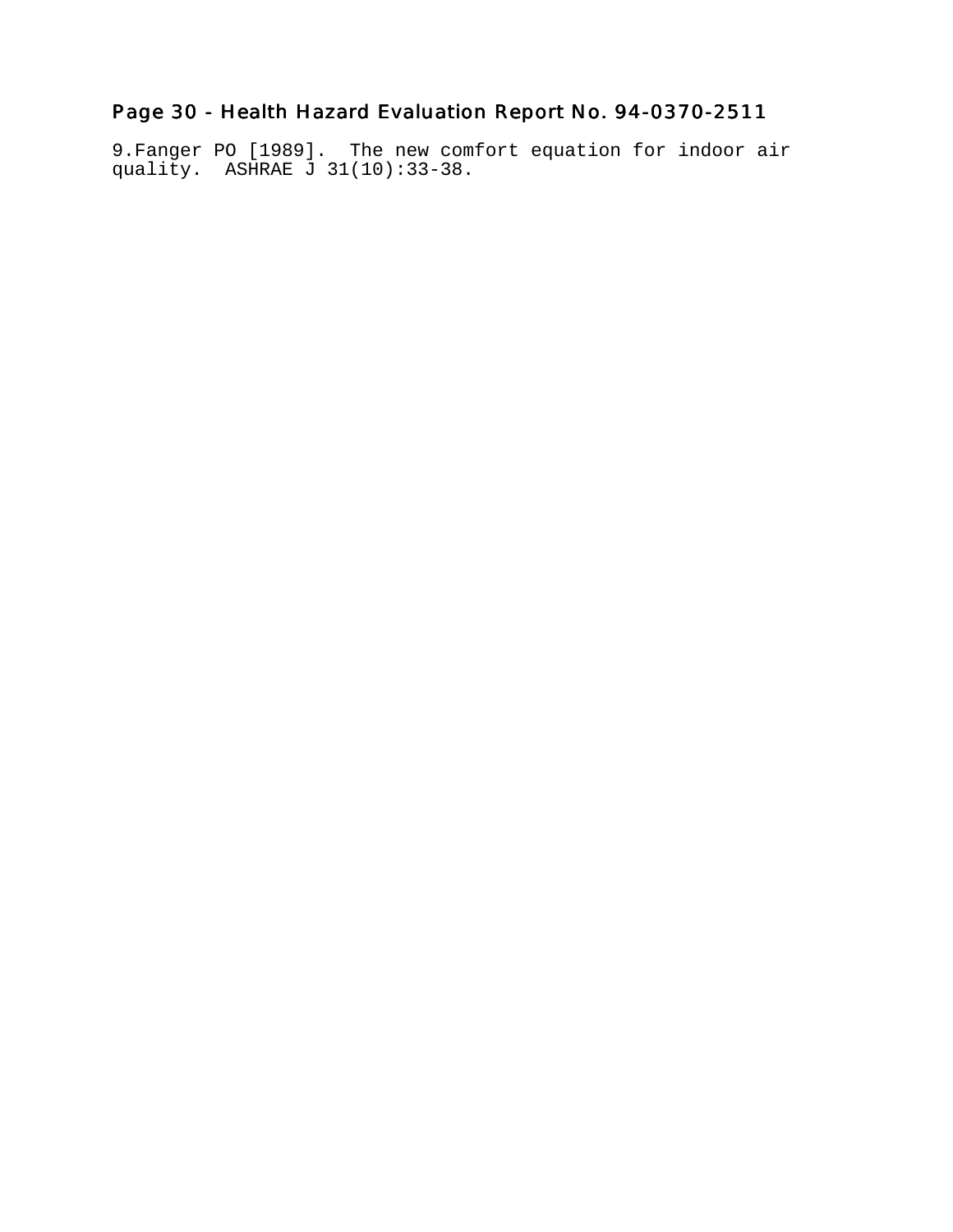# Page 31 - Health Hazard Evaluation Report No. 94-0370-2511

10.Burge HA [1989]. Indoor air and infectious disease. Occupational Medicine: State of the Art Reviews. 4(4):713-722.

11.Robertson AS, McInnes M, Glass D, Dalton G, Burge PS [1989]. Building sickness, are symptoms related to the office lighting? Ann Occup Hyg 33(1):47-59. Indoor environmental pollutants can arise from either outdoor sources or indoor sources.

12.Wallace LA, Nelson CJ, Dunteman G [1991]. Workplace characteristics associated with health and comfort concerns in three office buildings in Washington, D.C. In: Geshwiler M, Montgomery L, and Moran M, eds. Healthy buildings. Proceedings of the ASHRAE/ICBRSD conference IAQ'91. Atlanta, GA. The American Society of Heating, Refrigerating, and Air-conditioning Engineers, Inc.

13.Haghighat F, Donnini G, D'Addario R [1992]. Relationship between occupant discomfort as perceived and as measured objectively. Indoor Environ 1:112-118.

14.NIOSH [1991]. Hazard evaluation and technical assistance report: Library of Congress Madison Building, Washington, D.C. Cincinnati, OH: U.S. Department of Health and Human Services, Public Health Service, Centers for Disease Control, National Institute for Occupational Safety and Health, NIOSH Report No. HETA 88-364-2104 - Vol. III.

15.Skov P, Valbjørn O, Pedersen BV [1989]. Influence of personal characteristics, job-related factors, and psychosocial factors on the sick building syndrome. Scand J Work Environ Health 15:286-295.

16.Boxer PA [1990]. Indoor air quality: A psychosocial perspective. J Occup Med 32(5):425- 428.

17.Baker DB [1989]. Social and organizational factors in office building-associated illness. Occupational Medicine: State of the Art Reviews. 4(4):607-624.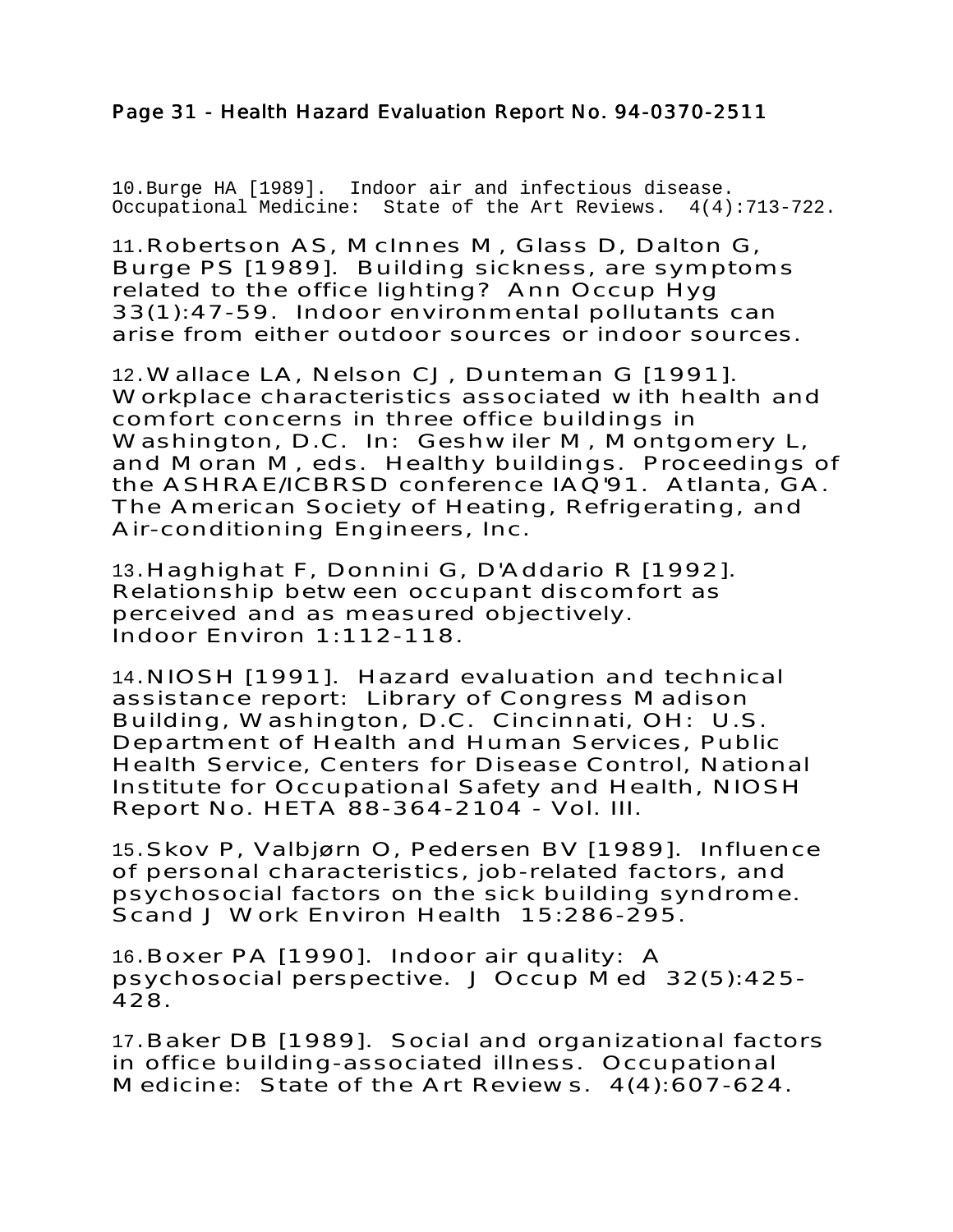## Page 32 - Health Hazard Evaluation Report No. 94-0370-2511

18.CDC [1992]. NIOSH recommendations for occupational safety and health: Compendium of policy documents and statements. Cincinnati, OH: U.S. Department of Health and Human Services, Public Health Service, Centers for Disease Control, National Institute for Occupational Safety and Health. DHHS (NIOSH) Publication No. 92-100.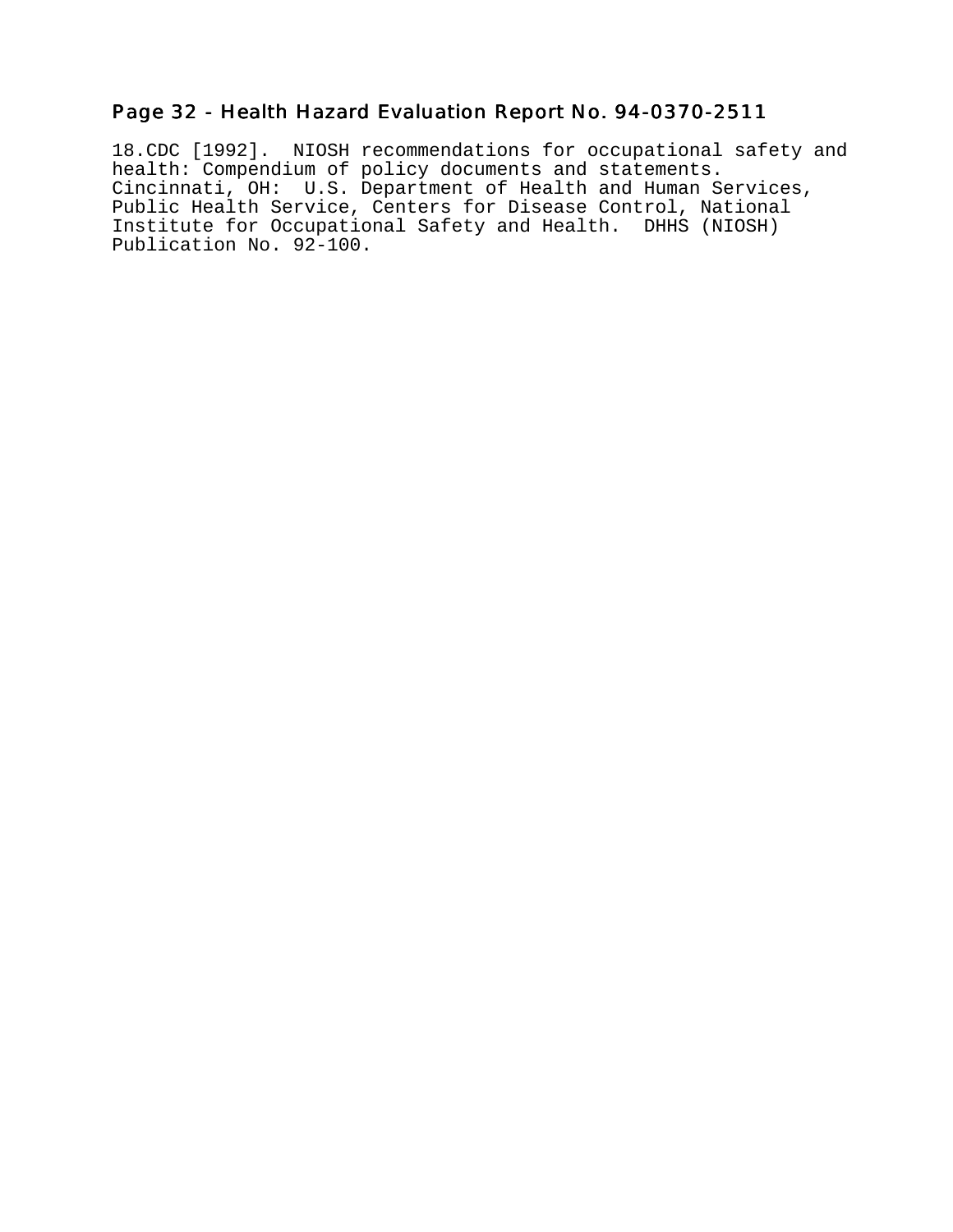# Page 33 - Health Hazard Evaluation Report No. 94-0370-2511

19.ACGIH [1991]. 1991-1992 Threshold limit values for chemical substances and physical agents and biological exposure indices. Cincinnati, OH: American Conference of Governmental Industrial Hygienists.

20.Code of Federal Regulations [1989]. OSHA Table Z-1-A. 29 CFR 1910.1000. Washington, DC: U.S. Government Printing Office, Federal Register.

21.ASHRAE [1990]. Ventilation for acceptable indoor air quality. Atlanta, GA: American Society of Heating, Refrigerating, and Air-conditioning Engineers. ANSI/ASHRAE Standard 62-1989.

22.ASHRAE [1981]. Thermal environmental conditions for human occupancy. Atlanta, GA: American Society for Heating, Refrigerating, and Air-conditioning Engineers. ANSI/ASHRAE Standard 55-1981.

23.ACGIH [1989]. Guidelines for the assessment of bioaerosols in the indoor environment. Cincinnati, OH: American Conference of Governmental Industrial Hygienists.

24.ASHRAE [1981]. Thermal environmental conditions for human occupancy. Atlanta, GA: American Society for Heating, Refrigerating, and Air-conditioning Engineers. ANSI/ASHRAE Standard 55-1981.

25.Burge HA [1988]. Environmental allergy: definition, causes, control. Engineering Solutions to Indoor Air Problems. Atlanta, GA: American Society of Heating, Refrigeration and Air-Conditioning Engineers, 3-9.

26.Morey MR, Feeley JC [1990]. The landlord, tenant, and investigator: their needs, concerns and viewpoints. Biological Contaminants in Indoor Environments. Baltimore, MD: American Society for Testing and Materials, pp 1-20.

27.Pickering CA [1992]. Immune respiratory disease associated with the inadequate control of indoor air quality. Indoor Environment 1:157-161.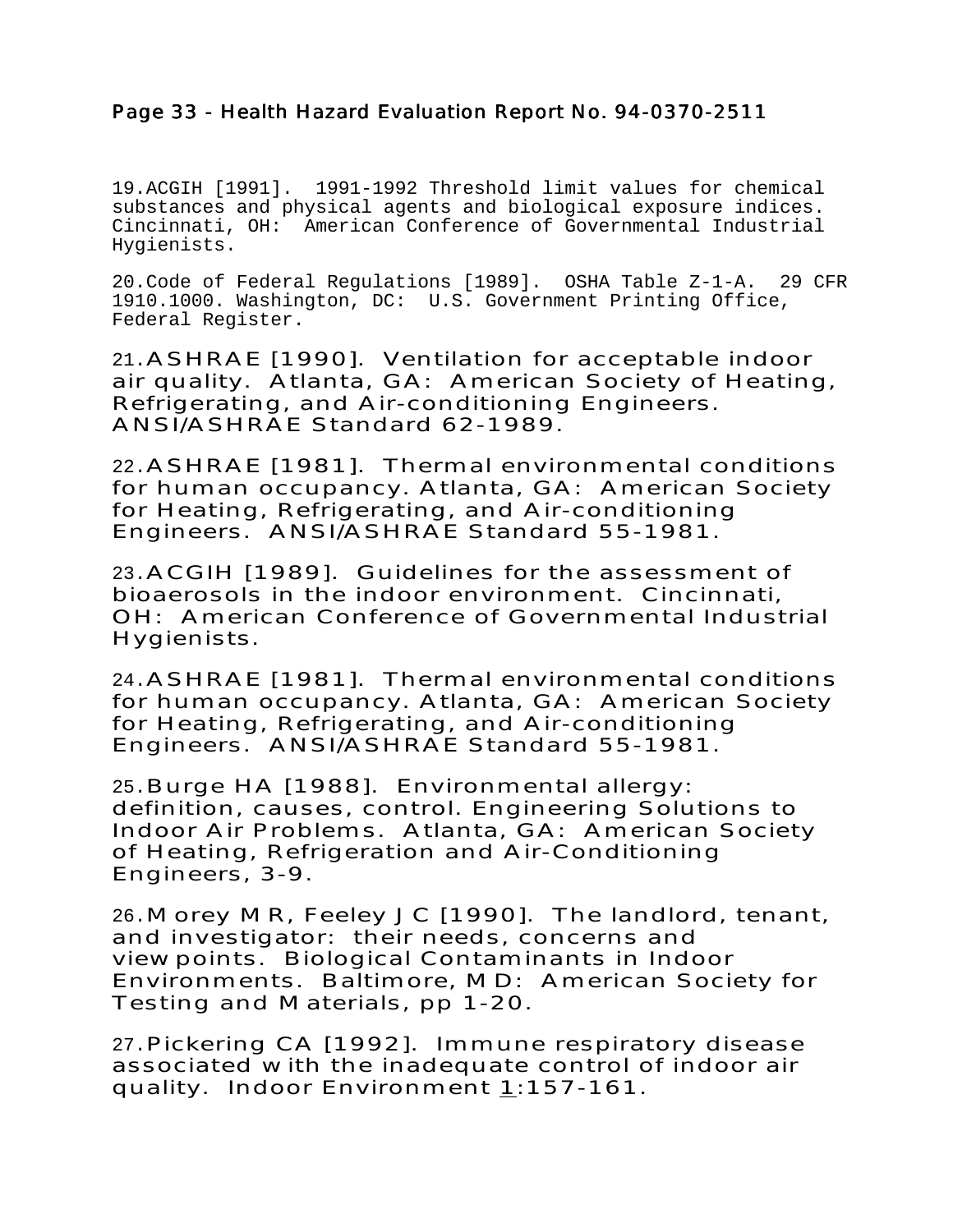#### Page 34 - Health Hazard Evaluation Report No. 94-0370-2511

28.Vinken W, Roels P [1984]. Hypersensitivity pneumonitis to Aspergillus fumigatus in compost. Thorax 39:74-74.

29.Malmberg P, Rask-Andersen A, Palmgren U, Höglund S, Kolmodin-Hedman B, Stålenheim G [1985]. Exposure to microorganisms, febrile and airway-obstructive symptoms, immune status, and lung function of Swedish farmers. Scandinavian Journal of Work and Environmental Health  $11:287-293$ .

30.Topping MD, Scarsbrick DA, Luczynska CM, Clarke EC, Seaton A [1985]. Clinical and immunological reactions to Aspergillus niger among workers at a biotechnology plant. British Journal of Industrial Medicine 42:312-318.

31.Edwards JH [1980]. Microbial and immunological investigations and remedial action after an outbreak of humidifier fever. British Journal of Industrial Medicine 37:55-62.

32.Weiss NS, Soleymani Y [1971]. Hypersensitivity lung disease caused by contamination of an airconditioning system. Annals of Allergy 29:154-156.

33.Hodgson MJ, Morey PR, Attfield M, Sorenson W, Fink JN, Rhodes WW, Visvesvara GS [1985]. Pulmonary disease associated with cafeteria flooding. Archives of Environmental Health  $40(2)$ :96-101.

34.Fink JN, Banaszak EF, Thiede WH, Barboriak JJ [1971]. Interstitial pneumonitis due to hypersensitivity to an organism contaminating a heating system. Annals of Internal Medicine 74:80- 83.

35.Banaszak EF, Barboriak J, Fink J, Scanlon G, Schlueter EP, Sosman A, Thiede W, Unger G [1974]. Epidemiologic studies relating thermophilic fungi and hypersensitivity lung syndrome. American Review of Respiratory Disease 110:585-591.

36.Molhave L, Bach B, Pedersen OF [1986]. Human reactions to low concentrations of volatile organic compounds. Environ Int 12:167-176.

37.Kaliner M, Eggleston PA, Mathews KP [1987]. Rhinitis and asthma. Journal of the American Medical Association 258(20):2851-2873.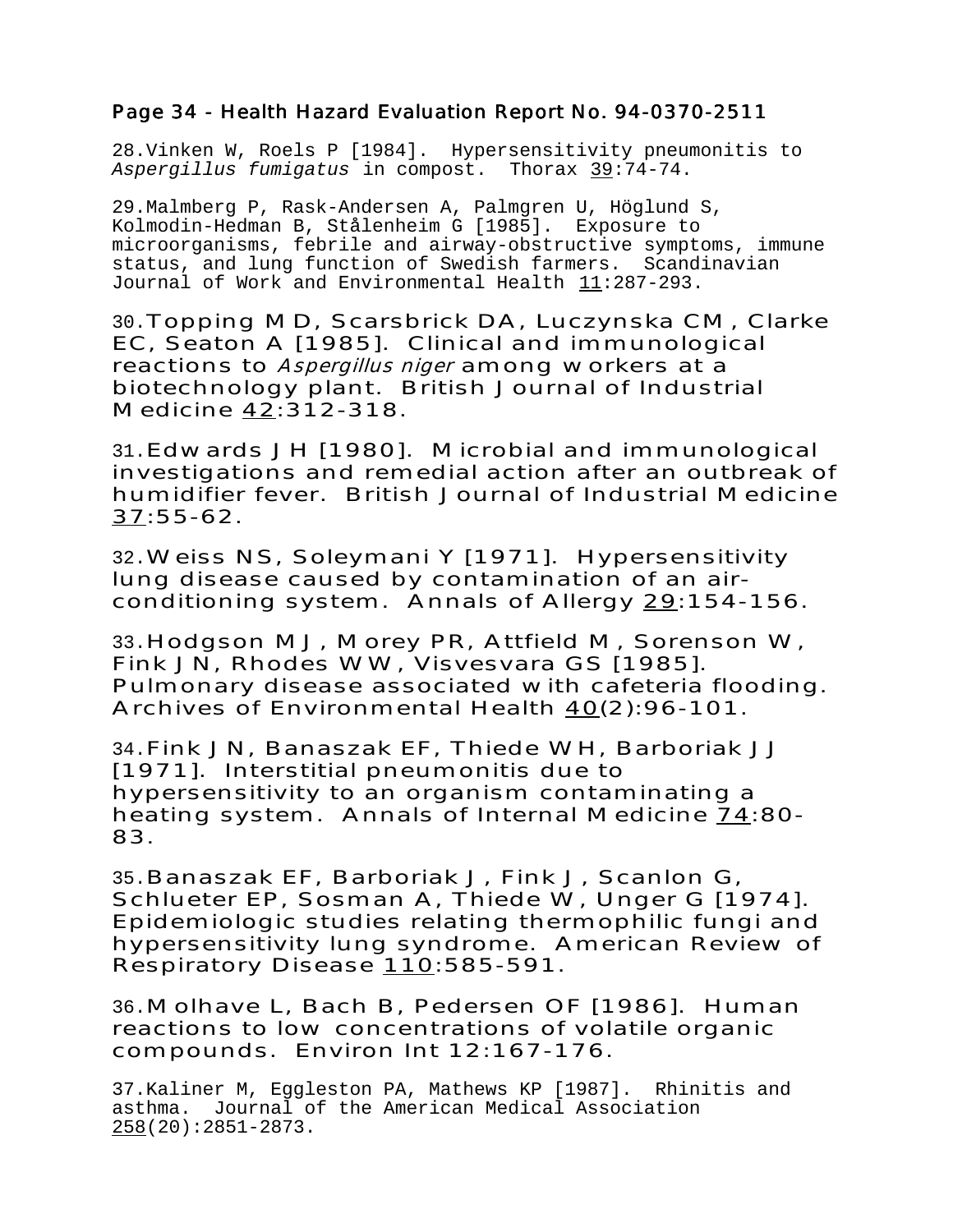#### Page 35 - Health Hazard Evaluation Report No. 94-0370-2511

38.Jordan FN, deShazo R [1987]. Immunologic aspects of granulomatous and interstitial lung diseases. Journal of the American Medical Association 258(20):2938-2944.

39.American Conference of Governmental Industrial Hygienists (1993-1994). Threshold limit values and biological exposure indices of 1993-1994. Cincinnati, OH.

40.Bracken TB [1993]. Exposure assessment for power frequency electric and magnetic fields. An Ind Hyg Assoc J 54(4):165-177.

41.NIOSH [1993]. Health hazard evaluation and technical assistance report: Pennsylvania Department of Revenue, Harrisburg, PA. Cincinnati, OH: U.S. Department of Health and Human Services, Centers for Disease Control and Prevention, National Institute for Occupational Safety and Health, NIOSH Report No. HETA 92-166-2318.

42.NIOSH [1993]. Health hazard evaluation and technical assistance report: GTE Customer Service Operations Center (CSOC), Huntington Beach, California . Cincinnati, OH: U.S. Department of Health and Human Services, Centers for Disease Control and Prevention, National Institute for Occupational Safety and Health, NIOSH Report No. HETA 93-0198.

43.Malkin R, Wilcox T, Sieber K [in preparation]. The NIOSH Indoor Environmental Evaluation Experience, 1994: Part Two: Symptoms Prevalence. Cincinnati, OH: U.S. Department of Health and Human Services, Centers for Disease Control and Prevention, National Institute for Occupational Safety and Health. Division of Surveillance, Hazard Evaluations, and Field Studies, Hazard Evaluations and Technical Assistance Branch.

44.Burge HA [1995]. Bioaerosols. Ann Arbor: Lewis Publishers, pp 77-90.

45.Hagmar L, Schütz A, Hallberg T, Sjöholm A [1990]. Health effects of exposure to endotoxins and organic dust in poultry slaughter-house workers. Int Arch Occup Environ Health 62:159-164.

46.Burge HA [1995]. Aerobiology of the indoor environment. In: Seltzer JM ed. [1995]. Occupational medicine: state of the art reviews, effects of the indoor environment. Philadelphia, PA; Hanley & Belfus. 10(1):30.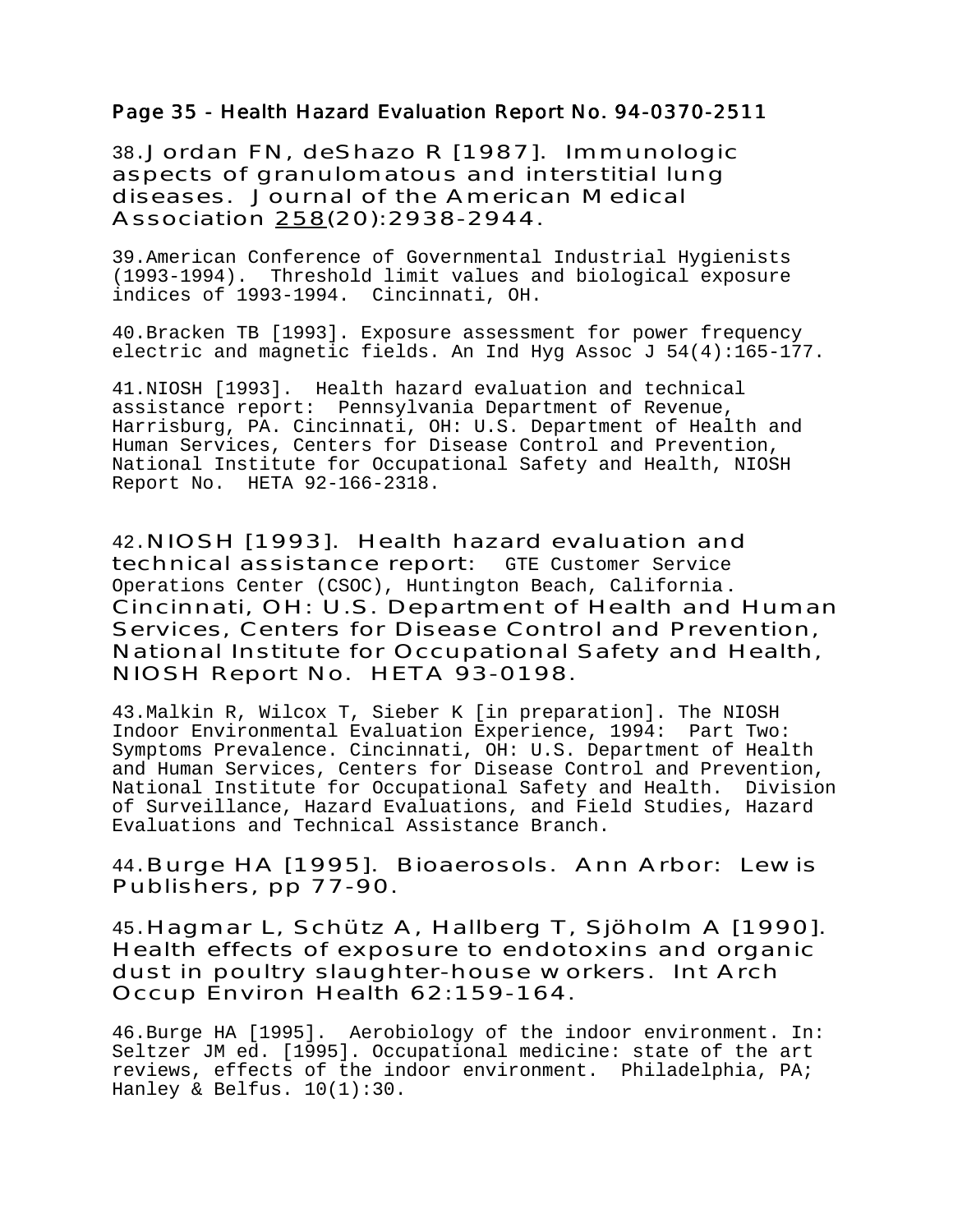## Page 36 - Health Hazard Evaluation Report No. 94-0370-2511

47.Seltzer JM [1995]. Biologic Contaminants. In: Seltzer JM ed. [1995]. Occupational medicine: state of the art reviews, effects of the indoor environment. Philadelphia, PA; Hanley & Belfus.  $10(1):30.$ 

48.Lundholm M, Rylander R [1983]. Work related symptoms among sewage workers. British Journal of Industrial Medicine, 40: 325- 329.

49.Teeuw KB, Vandenbroucke-Grauls CMJE, Verhoef J [1994]. Airborne gram-negative bacteria and endotoxin in sick building syndrome. Arch Intern Med 154:2339-2345.

50.Hood MA [1990]. Gram-negative bacteria as bioaerosols. In: Biological Contaminants in Indoor Environments, ASTM STP 1071. Morey PR, Feeley JC, and Otten JA, Eds. American Society for Testing and Materials, Philadelphia, PA.

51.Jarvis BB [1990]. mycotoxins and indoor air quality. In: Biological Contaminants in Indoor Environments, ASTM STP 1071. Morey PR, Feeley JC, and Otten JA, Eds. American Society for Testing and Materials, Philadelphia, PA.

#### XI. AUTHORSHIP AND ACKNOWLEDGMENTS

| Report Prepared by: | Robert Malkin, D.D.S., |
|---------------------|------------------------|
| Dr.P.H.             |                        |
|                     | Supervisory            |

Epidemiologist

Medical Section

Beth Donovan Reh,

M.H.S.

Industrial Hygienist Industrial Hygiene

Section

Originating Office:

Hazard Evaluations

and

Technical Assistance Branch

Division of

Surveillance, Hazard Evaluations & Field Studies

Report Typed by: Kathy Mitchell

**Secretary**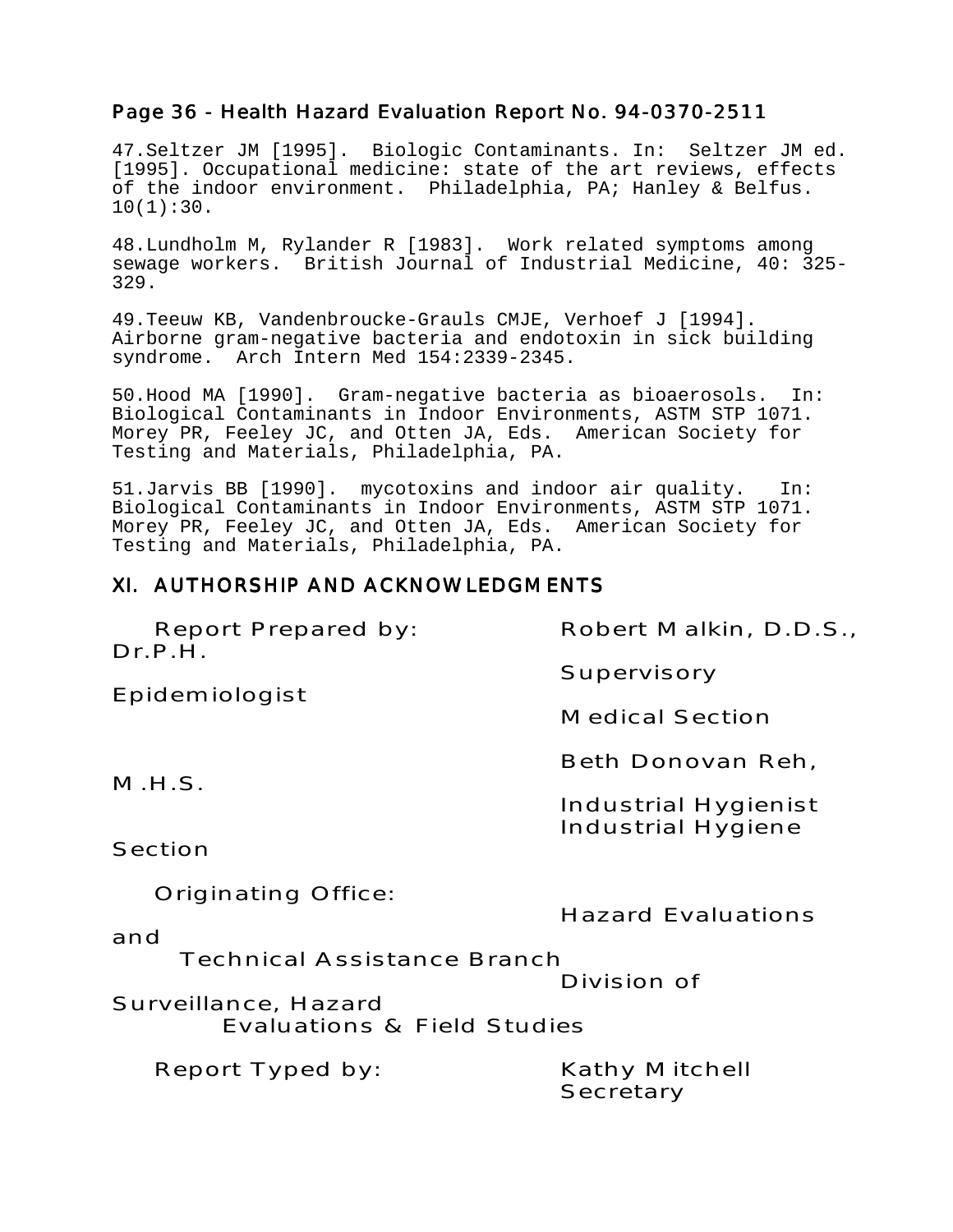# Page 37 - Health Hazard Evaluation Report No. 94-0370-2511

# XII. DISTRIBUTION AND AVAILABILITY OF REPORT

Copies of this report may be freely reproduced and are not copyrighted. Single copies of this report will be available for a period of 90 days from the date of this report from the NIOSH Publications Office, 4676 Columbia Parkway, Cincinnati, Ohio 45226. To expedite your request, include a self-addressed mailing label or envelope along with your written request. After this time, copies may be purchased from the National Technical Information Service (NTIS), 5285 Port Royal Road, Springfield, Virginia 22161. Information regarding the NTIS stock number may be obtained from the NIOSH Publications Office in Cincinnati.

Copies of this report have been sent to:

- 1. Hillsborough County Sheriff's Department
- 2. Confidential employee requestors
- 3. OSHA Region IV

For the purpose of informing affected employees, copies of this report shall be posted by the employer in a prominent place accessible to the employees for a period of 30 calendar days.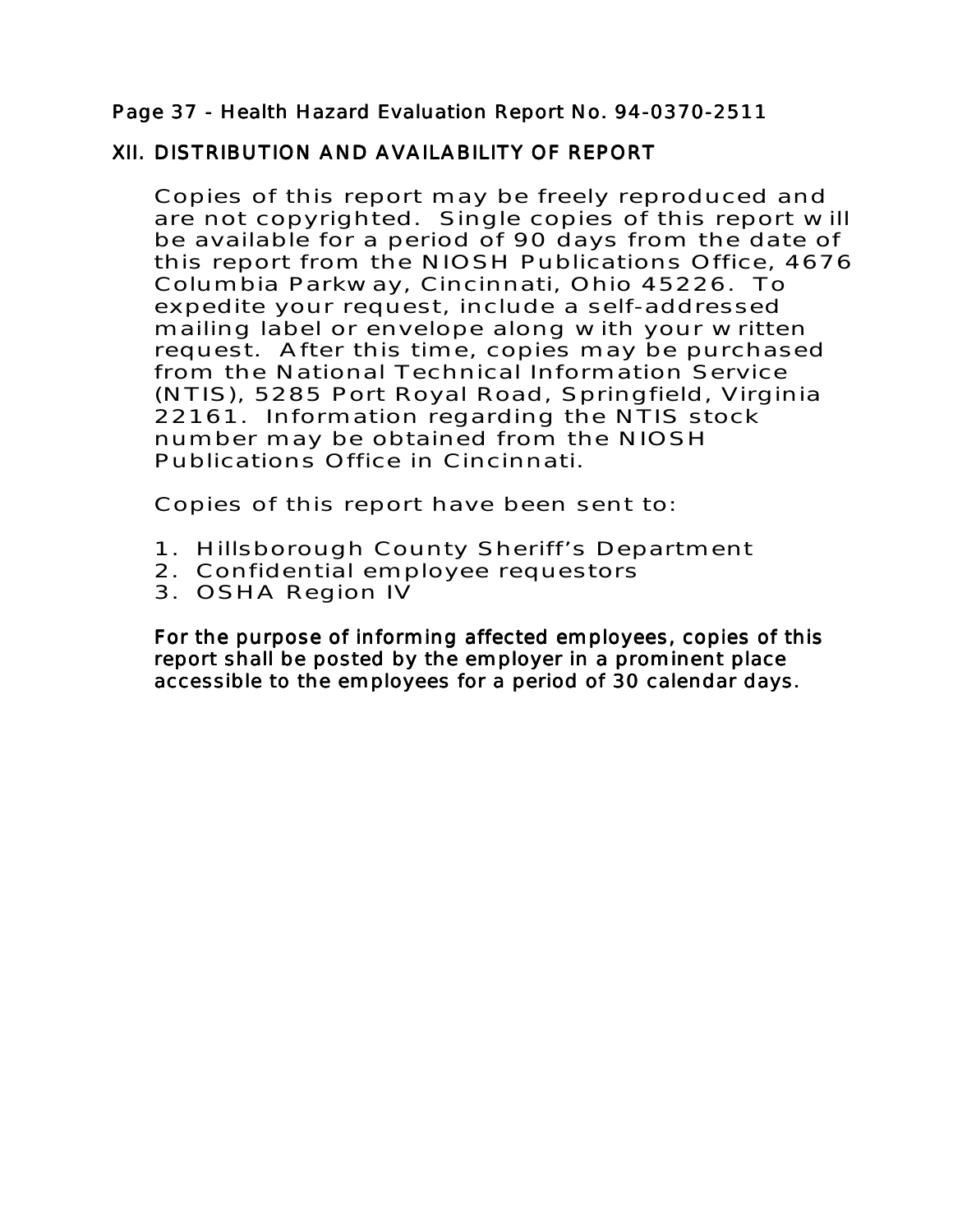## TABLE 1 Symptoms Experienced At Work Hillsborough County Sheriff's Department Tampa, Florida HETA 94-0370-2511

| Symptoms<br>Of<br>77<br><b>Workers</b>                      | <b>Experienced</b><br>On Days of<br><b>Survey While</b><br>At Work | Frequently<br>Experienced<br>Last Four<br><b>Weeks</b><br>While at<br><b>Work</b> | <b>Have Frequent</b><br>Symptoms<br>that Improve<br>When<br>Away from<br><u>Work</u> |
|-------------------------------------------------------------|--------------------------------------------------------------------|-----------------------------------------------------------------------------------|--------------------------------------------------------------------------------------|
| Dry, or<br>irritated<br>eyes                                | 39%                                                                | 51%                                                                               | 35%                                                                                  |
| Wheezing                                                    | 5%                                                                 | 13%                                                                               | 7%                                                                                   |
| Stuffy nose,<br>or sinus<br>congestion                      | 43%                                                                | 46%                                                                               | 25%                                                                                  |
| Sneezing                                                    | 23%                                                                | 25%                                                                               | 16%                                                                                  |
| Sore or dry<br>throat                                       | 29%                                                                | 30%                                                                               | 21%                                                                                  |
| Dry or itchy<br>skin                                        | 23%                                                                | 22%                                                                               | 8%                                                                                   |
| Unusual<br>fatigue or<br>drowsiness                         | 31%                                                                | 39%                                                                               | 25%                                                                                  |
| Headache                                                    | 22%                                                                | 36%                                                                               | 25%                                                                                  |
| Muscle or<br>joint pains                                    | 22%                                                                | 16%                                                                               | 4%                                                                                   |
| <b>Difficulty</b><br>with<br>memory or<br>concentratio<br>n | 10%                                                                | 14%                                                                               | 5%                                                                                   |
| Itchy eyes                                                  | 29%                                                                | 36%                                                                               | 22%                                                                                  |
| Runny nose                                                  | 29%                                                                | 33%                                                                               | 16%                                                                                  |
| Cough                                                       | 30%                                                                | 30%                                                                               | 17%                                                                                  |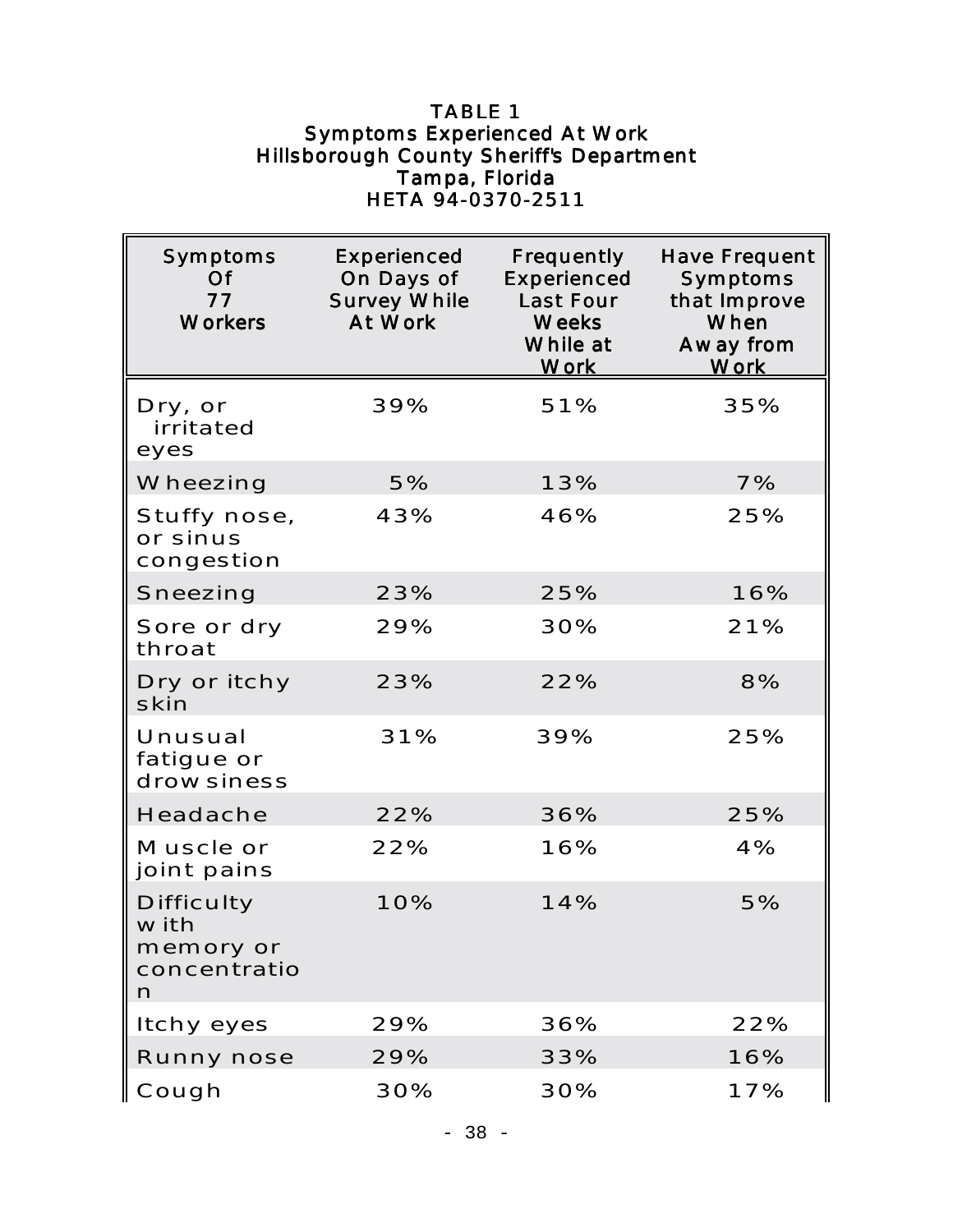| ∥ Chest<br>tightness             | 4%  | 10% | 8% |
|----------------------------------|-----|-----|----|
| $\sf I$ Shortness<br>l of breath | 13% | 14% | 7% |